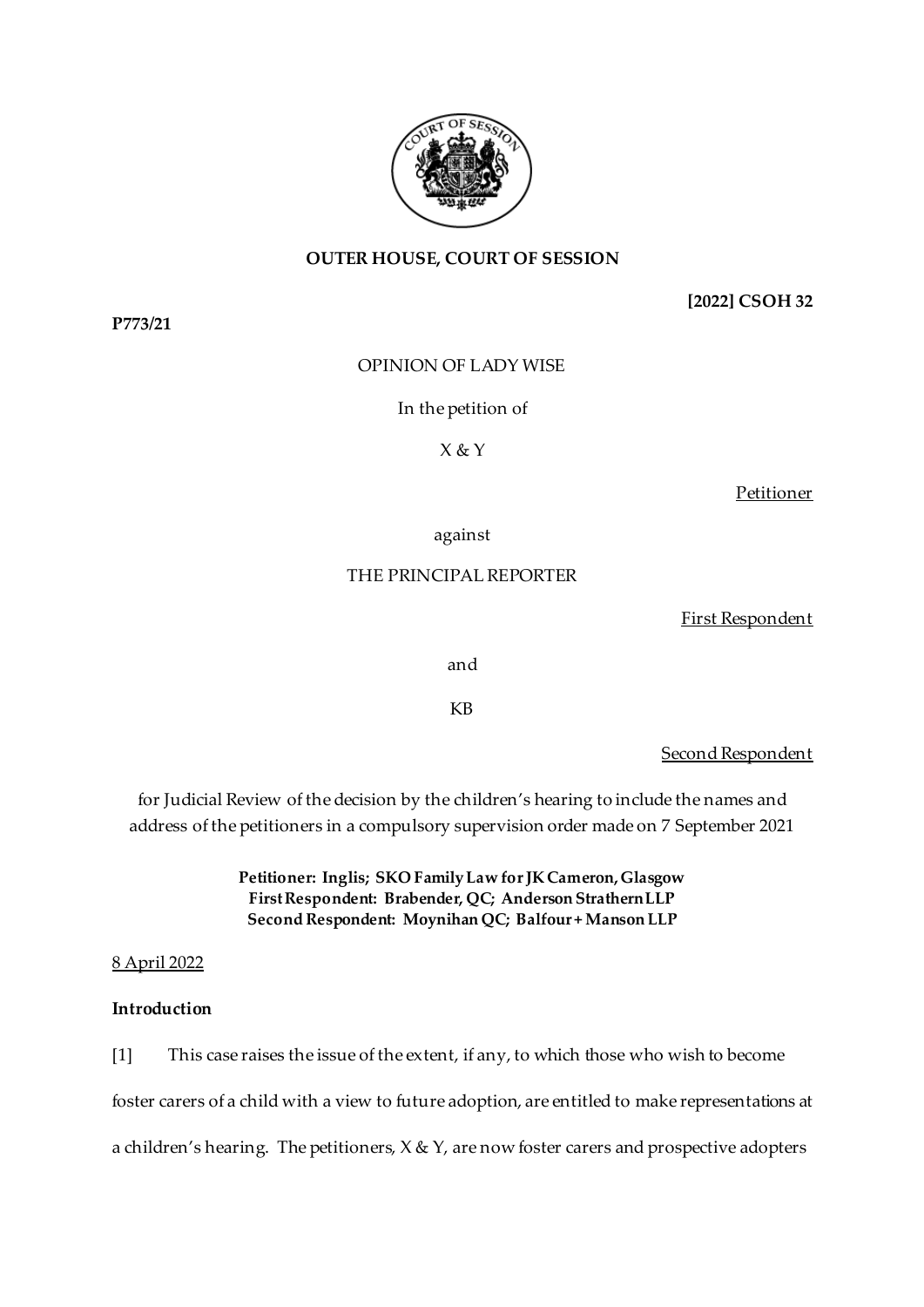of a child IB, who is 5 years old. IB has been the subject of compulsory supervision orders (CSOs) since April 2018 having suffered an extremely serious sexual assault when she was just 1 year old. The second respondent, KB, is IB's mother. She failed to take the child to hospital promptly after IB was assaulted by K who was then KB's partner. Having spent over 2 years with foster carers a plan for IB to be adopted was made. She was matched with X & Y and on 7 September 2021 the children's hearing decided that IB should be placed with them and that indirect contact should take place between IB and her mother. It is that decision of the children's hearing which is challenged, but only insofar as the hearing refused to make an order withholding the names and address of the petitioners from the second respondent.

[2] It is not in dispute that the petitioners were not in attendance at the relevant children's hearing. They had not yet met IB. Since the decision under challenge was made, the petitioners have lodged an adoption petition in Kilmarnock Sheriff Court. In accordance with rule 10 of the Act of Sederunt (Sheriff Court Rules Amendment) (Adoption and Children (Scotland) Act 2007) 2009 No 284 the petitioners applied for a serial number to be granted to the adoption application. At the time of the substantive hearing in this petition IB was living with the petitioners and the adoption petition was progressing. Two particular aspects of the decision-making by the hearing on 7 September 2021 are challenged. First, it is said that the failure by the chair of the hearing to make arrangements for the attendance of the petitioners at the hearing for the purposes of consideration of the request that their names and address not be disclosed was in contravention of the procedural aspects of Article 8 of the European Convention on Human Rights (ECHR) and the Children's Hearings (Scotland) Act 2011 (the 2011 Act) and so unfair and unlawful. Secondly, it is contended that the absence of written reasons within the record of proceedings in relation to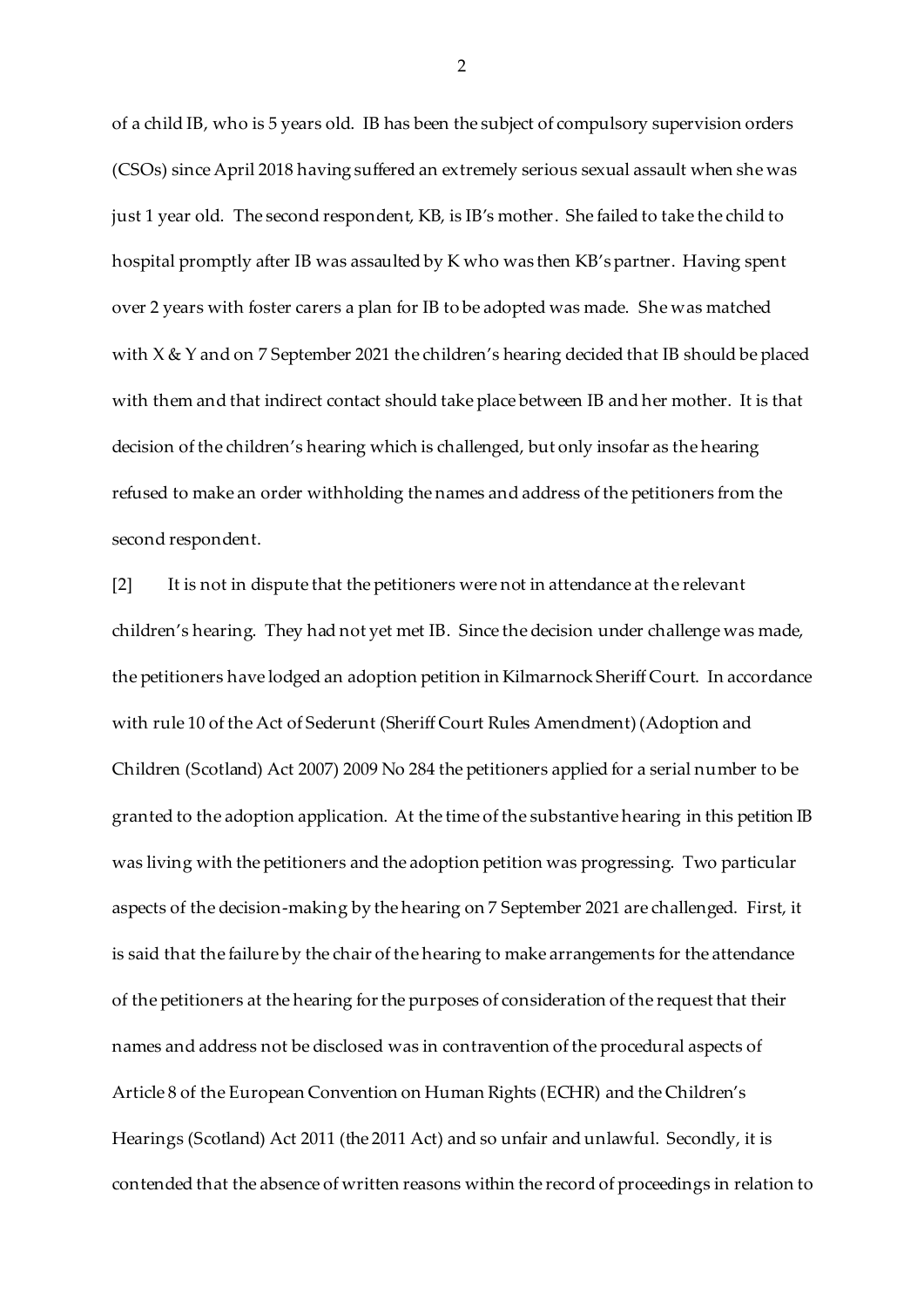the decision refusing to make a measure of non-disclosure within the child's CSO amounted to a procedural irregularity. Declarator that the decision was unlawful insofar as the names and address of the petitioners were included is sought, together with interdict restraining the first respondent from divulging to any person the name and address of the petitioners pending the outcome of the adoption proceedings.

## **The relevant legislation and procedural rules**

[3] The primary legislation governing the decisions of the children's hearing is the Children's Hearings (Scotland) Act 2011. Insofar as relevant to this petition it includes the following provisions:

### "**25 Welfare of the child**

- (1) This section applies where by virtue of this Act a children's hearing, pre-hearing panel or court is coming to a decision about a matter relating to a child.
- (2) The children's hearing, pre-hearing panel or court is to regard the need to safeguard and promote the welfare of the child throughout the child's childhood as the paramount consideration.

## **28 Children's hearing: pre-condition for making certain orders and warrants**

- (1) Subsection (2) applies where a children's hearing is  $\sim$ 
	- (a) Considering whether to make a compulsory supervision order

(b) Considering whether to vary or continue a compulsory supervision order (c) ……

(2) The children's hearing may make, vary or continue the order or interim variation or grant the warrant, only if the children's hearing considers that it would be better for the child if the order, interim variation or warrant were in force than not.

## **78 Rights of certain persons to attend children's hearing**

- (1) The following persons have a right to attend a children's hearing—
	- (a) the child …
	- (b) a person representing the child,
	- (c) a relevant person in relation to the child …
	- (d) a person representing a relevant person in relation to the child …
	- (e) the Principal Reporter,
	- (f) if a safeguarder is appointed under this Act in relation to the child, the safeguarder, …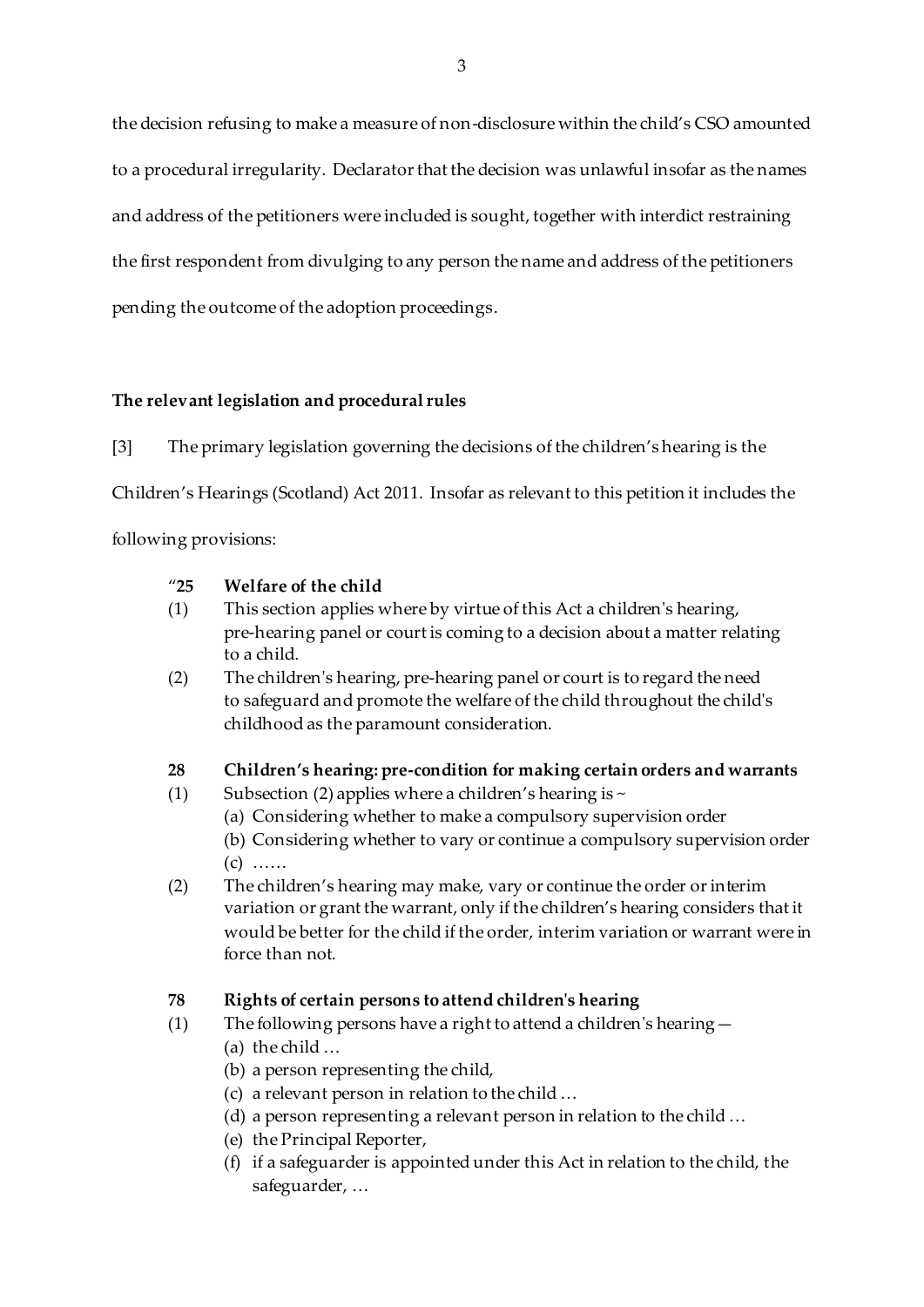- (2) No other person may attend a children's hearing unless—
	- (a) the person's attendance at the hearing is considered by the chairing member of the children's hearing to be necessary for the proper consideration of the matter before the children's hearing,
	- (b) the person is otherwise granted permission to attend by the chairing member of the children's hearing, or
	- (c) the person is authorised or required to attend by virtue of rules under section 177 …
- (4) The chairing member must take all reasonable steps to ensure that the number of persons present at a children's hearing at the same time is kept to a minimum.

# **83 Meaning of 'compulsory supervision order'**

- (1) In this Act, '*compulsory supervision order'*, in relation to a child, means an order—
	- (a) including any of the measures mentioned in subsection (2),
	- (b) specifying a local authority which is to be responsible for giving effect to the measures included in the order (the 'implementation authority'), and
	- (c) having effect for the relevant period.
- (2) The measures are—
	- (a) a requirement that the child reside at a specified place,
	- …

(c) a prohibition on the disclosure (whether directly or indirectly) of a place specified under paragraph (a), …

## **138 Powers of children's hearing on review**

- (1) This section applies where a children's hearing is carrying out a review of a compulsory supervision order in relation to a child.
- $(2) \qquad ...$
- (4) The children's hearing may vary or continue a compulsory supervision order only if the children's hearing is satisfied that it is necessary to do so for the protection, guidance treatment or control of the child.

## **178 Children's hearing: disclosure of information**

- (1) A children's hearing need not disclose to any person any information about the child to whom the hearing relates or about the child's case if disclosure of that information to that person would be likely to cause significant harm to the child."
- [4] The Children's Hearings (Scotland) Act 2011 (Rules of Procedure in Children's

Hearings) Rules 2013/194 (SSI) ("the 2013 Rules") include the following provisions:

## "**84.- Non-disclosure requests**

(1) In this part a *'Non-disclosure request'* is a request made by any person that any document or part of a document or information contained in a document relating to a pre-hearing panel or to a children's hearing should be withheld from a specified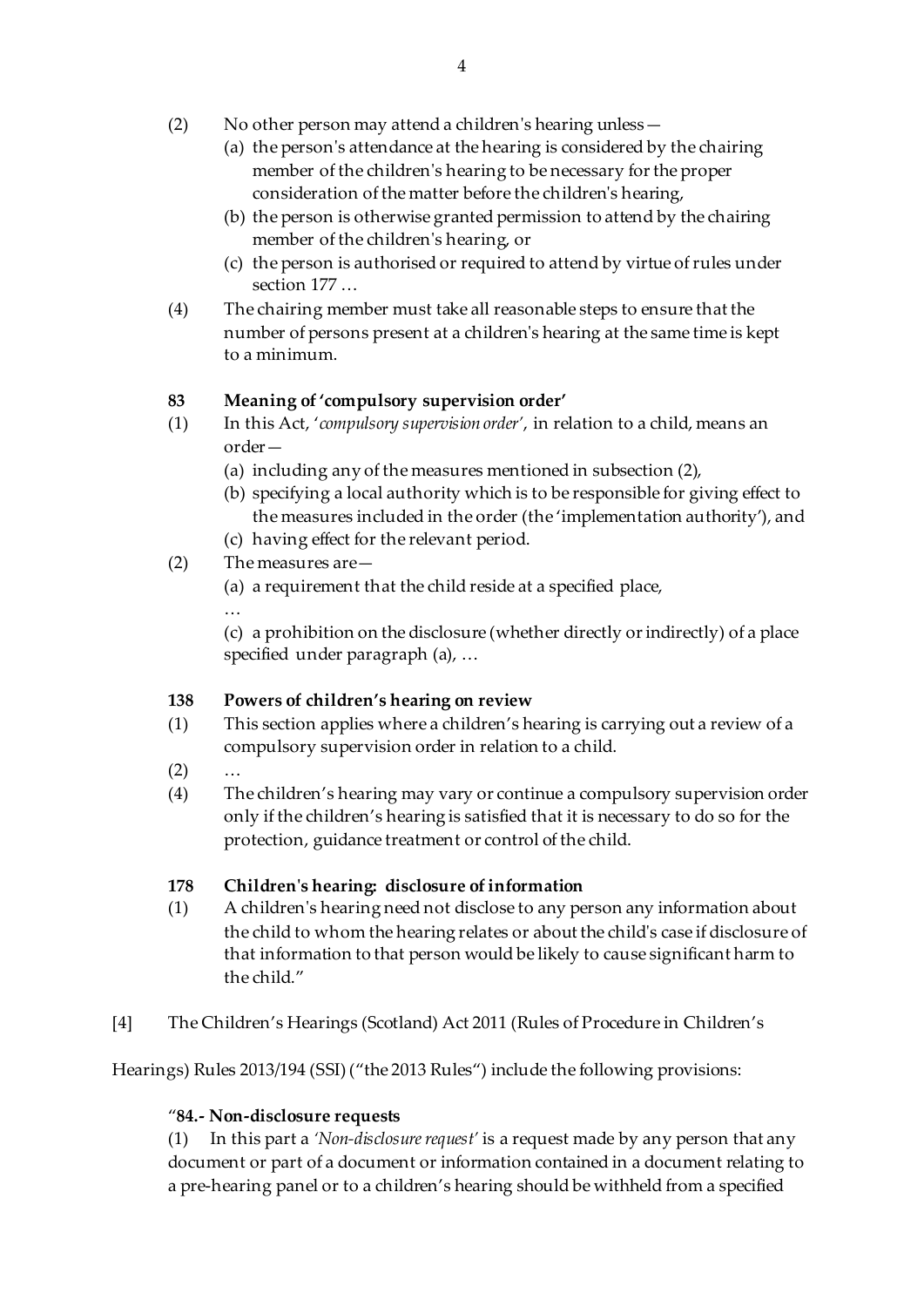person falling within the categories specified in section  $177(2)(i)(ii)$  to (iv) of the Act on the grounds that disclosure of that document or part of the document or any information contained in it would be likely to cause significant harm to the child to whom the hearing relates.

# **88.- Notifying decision of a children's hearing to the child, relevant person and appointed safeguarder**

(1) Where by virtue of the Act or any other enactment a children's hearing has been held in relation to a child the Reporter must give to the persons mentioned in paragraph (2) the information mentioned in paragraph (3) within 5 days of the children's hearing.

- (2) Those persons are
	- (a) the child:
	- (b) each relevant person;
	- (c) any appointed safeguarded
- (3) That information is
	- (a) the decision of the children's hearing
	- (b) the reasons for that decision;
	- (c) a copy of any compulsory supervision order, interim compulsory supervision order, medical examination order made, or warrant to secure attendance granted
	- (d) a notice of any right to appeal the children's hearing decision ….

## **89.- Information to be given to the implementation authority and others**

(1) Where Rule 88 applies within 5 days of the children's hearing the Reporter must give to the persons mentioned in paragraph (2) the information mentioned in rule  $88(3)(a)$  to (c).

- (2) Those persons are
	- (a) the chief social work officer of the implementation authority….
	- (b) any person who under the compulsory supervision order…..is responsible for providing any service, support, or accommodation in respect of the child.

(3) Where by virtue of any compulsory supervision order…the person with whom the child is required to reside is a person other than the implementation authority or a relevant person paragraph (4) applies.

- (4) The Reporter must give the information mentioned in rule  $88(3)(a)-(c)$ 
	- (a) where a social work officer from the implementation authority or relevant local authority for the child, as the case may be, attended the children's hearing resulting in the order in question, and it is reasonably practicable to do so, to that social worker immediately following the children's hearing;
	- (b) in any other case, to the chief social work officer of the implementation authority…….no later than the end of the working day following the conclusion of the children's hearing."
- [5] The rules relevant to the adoption application made by the petitioners subsequent

to the decision under challenge are contained in Act of Sederunt (Sheriff Court Rules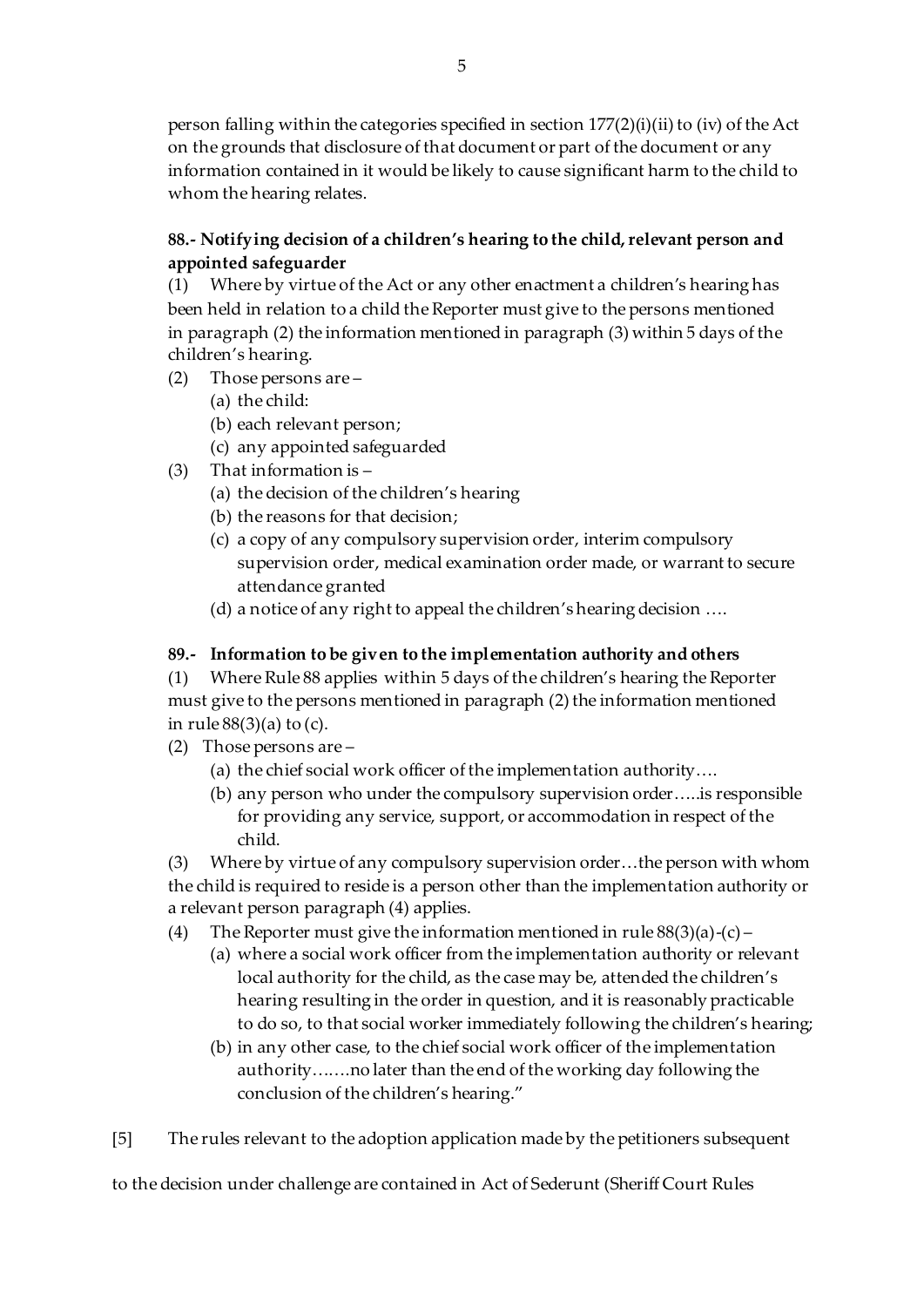Amendment) (Adoption and Children (Scotland) Act 2007) 2009 No 284. Rule 10 thereof

provides:

- $"10(1)$  When any person who proposes to apply under rule 8 wishes to prevent his identity being disclosed to any person whose consent to the order is required, he may before presenting the petition apply by letter to the sheriff clerk for a serial number to be assigned to him for all purposes connected with the petition.
- (2) On receipt of an application under paragraph (1), the sheriff clerk must—
	- (a) assign a serial number to the applicant; and
	- (b) enter a note of the number opposite the name of the applicant in a register of serial numbers.
- (3) The contents of the register of serial numbers and the names of the persons to whom each number relates shall be treated as confidential by the sheriff clerk and are to not be disclosed to any person other than the sheriff …"

#### **Submissions for the petitioners**

[6] Mr Inglis contended first that the petitioners'ECHR rights had been engaged in the decision under challenge. Under reference to the case of *Paradiso* v *Italy* (2017) 65 EHRR 2 (at paragraph 163) it was said that the desire to adopt engaged the petitioners' private life in terms of Article 8 ECHR. The petitioners enjoyed family life as a co-habiting married couple but it was their plan to adopt IB that engaged their private life. It had been recognised in *R (on the application of Countryside Alliance)* v *Attorney General* [2008] AC 719 at 774 (paragraph 116) that a person's personal and psychological space was inviolable and that as the home is protected a sub-division of that protected category is a person's address. In *Alkaya* v *Turkey* – 42811-06 (judgment 9 October 2012, unreported) it had been confirmed that the choice of one's place of residence was an essentially private matter and that a person's home address constituted personal data or information which fell within the scope of private life and as such was eligible for the protection granted to the latter. Positive obligations can flow from the right to respect for one's private life, although the choice of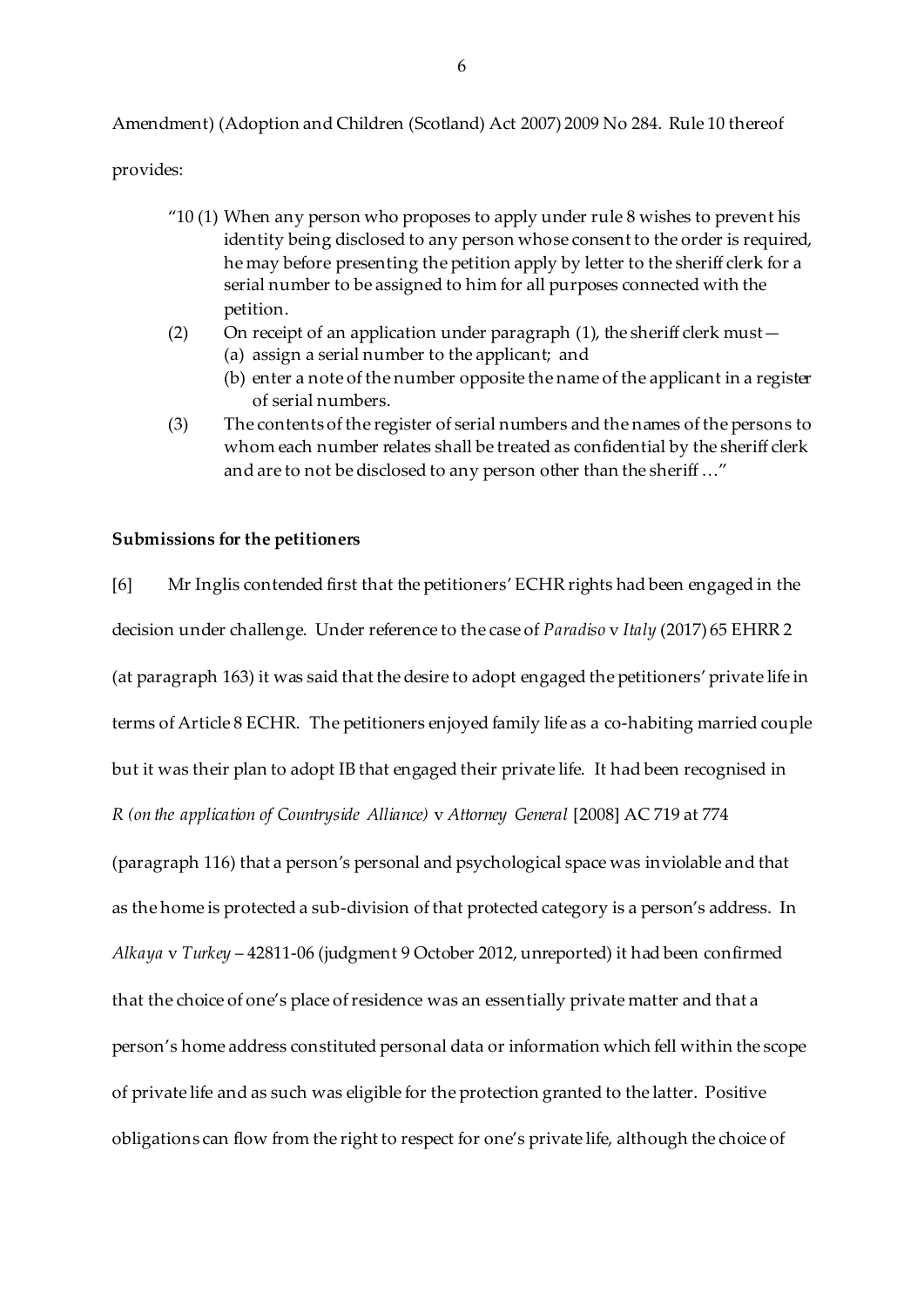means calculated to secure compliance with such obligations falls within States' margin of appreciation - *Stubbings* v *United Kingdom* (1997) 23 EHRR 213*,* paragraphs 60-61.

[7] The core challenges mounted by the petitioners were first that they ought to have been heard by the children's hearing and secondly they should have received a cogent explanation of the decision that was contrary to their interests. On the first of these, it was accepted that petitioners were not relevant persons within the meaning of the 2011 Act but the effect of section 78 of the Act was that if attendance was necessary for the proper consideration of the matter before the hearing then the petitioners had a right to be there. Although the legislation conferred a discretion on the chairing member, in the particular circumstances of this case the chair had been under an obligation to invite the petitioners' attendance because the non-disclosure or otherwise of their names and address was the only controversial decision for the hearing and was one that would interfere with the petitioners' Article 8 rights. Accordingly the discretion effectively had to be exercised in favour of inviting them to attend. Had they been invited to attend, they would have made submissions about their desire for anonymity in the form of a prohibition of their names and address being included in the decision such that the second respondent would have that information. They anticipate that the intended adoption petition will involve the petitioners and the second respondent being engaged in "contentious and emotive litigation" and would be anxious if KB knew how to contact them directly. The child was also entitled to enjoy home life with the petitioners in the absence of any possibility that her mother could make unauthorised and unwarranted contact with her.

[8] The exclusion of the petitioners from the process by which decisions were made that affected them was a breach of the procedural aspects of Article 8 ECHR - *Lazoriva* v *Ukraine* (6878/14) [2018] ECHR 328, at paragraphs 67-70. All the petitioners sought was a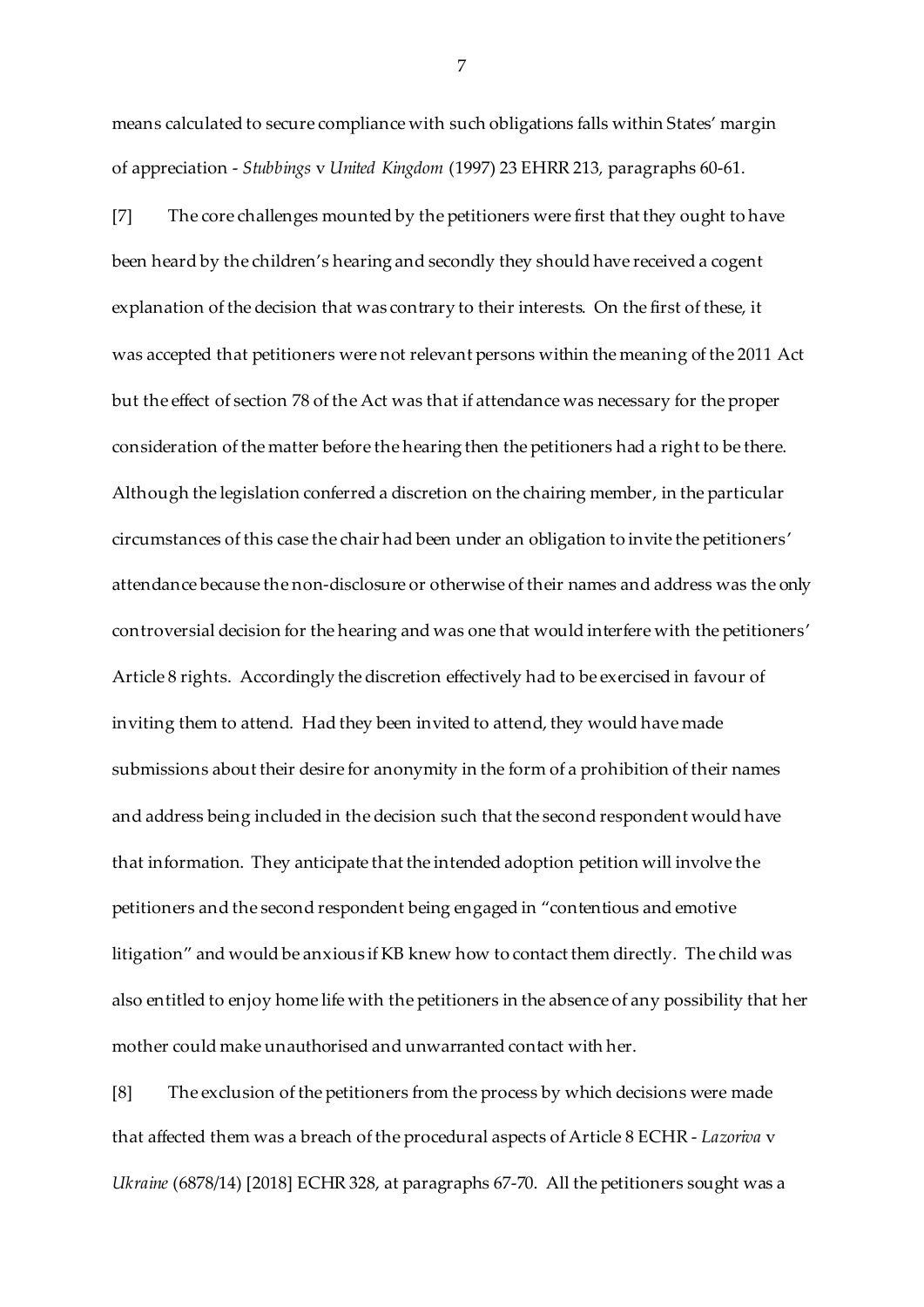narrower and short term form of involvement in the process to assert their Article 8 rights and be heard on the issue of non-disclosure of their details. As no one at the hearing had raised the issue of the petitioners' Article 8 rights, their absence had deprived the hearing of considering the detail of those rights. As no one had been representing the interests of the petitioners at the children's hearing the panel chair ought to have considered whether their interests made it necessary for them to be present and that was not done.

[9] On the absence ofreasons reference was made to *English* v *Emery Reimbold & Strick* Ltd [2002] 1 WLR 2409. There, the Court of Appeal had reiterated (at paragraph 12) that Article 6 ECHR requires that a judgment contains reasons that are sufficient to demonstrate that the essential issues raised by the parties have been addressed by the court and how those issues have been resolved. In the context of children's hearings, the statement of reasons attached to a decision must make clear that the hearing has applied the Act's provisions and a brief explanation for the decision must be given - *Locality Reporter Manager* v *AM* [2017] SAC (Civ) 36. Further, in *JM* v *Taylor* 2015 SC 71 at paragraph 21, an Extra Division accepted that the reasons given by a children's hearing should be a clear and intelligible statement of the material considerations to which the hearing had regard. That statement should be "proper and adequate". Failure to notify proper and adequate reasons would amount to a procedural irregularity. In essence, Mr Inglis' point was that because the petitioners had not been present they were given no reasons at the time and in the absence of written reasons they had none on which to rely.

[10] Counsel acknowledged that some of those who had attended the children's hearing had produced affidavits. However, he contended that those gave no clear account of what had been said in relation to the matter under challenge. For example, Ms Lauchlan the reporter stated that there was lengthy discussion at the hearing about the matter of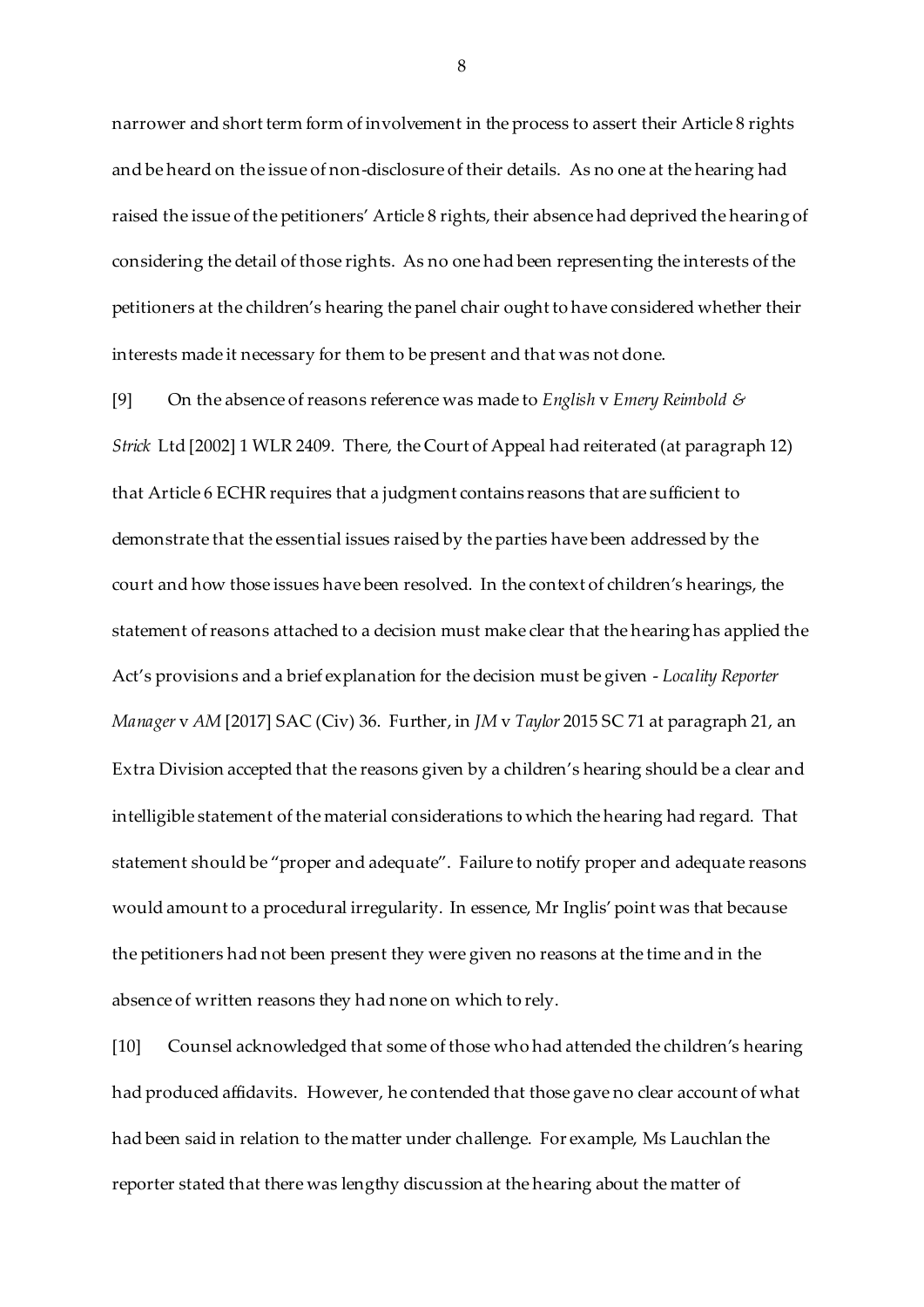non-disclosure and that the panel members each said that they felt there was no evidence from the mother's previous behaviour that she posed any risk to the child or her new placement. Ms Lauchlan had advised the panel that from the reporter's view significant harm was the test but there was also a discussion about a wider test and the panel members did not feel that they could justify a non-disclosure order on any basis. The affidavit of Ms Currie, the second respondent's solicitor stated (at paragraph 9) that the panel chair had said that in his view the threshold to withhold a child's address from a parent was high. In contrast, the affidavit of Ms McAvoy, a social worker employed by the implementation authority states (at paragraph 4) that she had raised with the panel members that the local authority was seeking to have the petitioners' names and address withheld from the natural mother. She narrates that the chairperson indicated that there had never been any evidence that the natural mother had jeopardised the placement and he did not feel that the threshold test of significant risk of harm in order to justify the panel attaching non-disclosure to the petitioners' address going forward had been met. There was in her affidavit no reference to a wider test. On that basis Mr Inglis submitted that there were confused and inconsistent accounts from those present and because the decision was to affect the petitioners' Article 8 rights they ought to have been present or at least received clear reasons.

[11] On the issue of whether any procedural irregularity made a difference to the outcome Mr Inglis referred to the decision in *C* v *Miller* 2003 SLT 1379 where the scope of irregularity in this context was discussed. The Extra Division there approved a passage in Sheriff Kearney's textbook *Children's Hearings in the Sheriff Court (2nd Edition)* suggesting that any defect or irregularity in this context would require to be material in the sense of causing real prejudice to the person affected by it. In essence, the court confirmed (at page 1395) that before any irregularity in the conduct of the case could found a successful appeal, it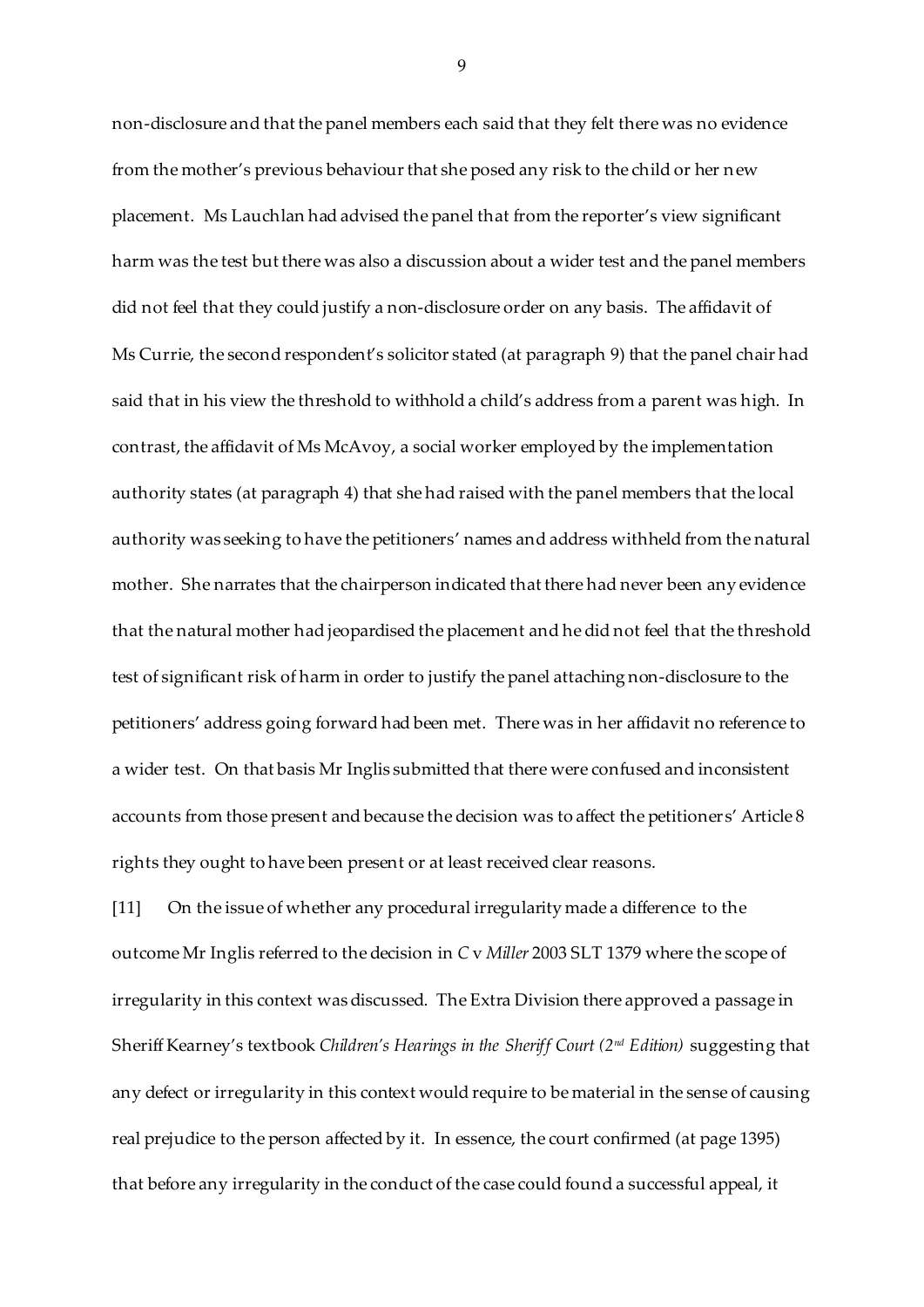would be necessary for it to be shown that the occurrence concerned was damaging to the justice of the proceedings. Mr Inglis submitted that in the present case that test was met. A separate irrationality challenge was presented. It was submitted that, had the panel exercised the power under section 78(2)(a) of the Act and invited the petitioners to attend, they would have known that the intention was for a serial number adoption and the current situation could have been avoided. The decision made was irrational because it abrogated the rights of the petitioners under rule 10 of the 2009 adoption rules which gave them an absolute right to confidentiality in the adoption process. Under reference to *BC* v *Chief Constable, Police Scotland* 2021 SC 265 it was submitted that the question as to whether there was a reasonable expectation of privacy must take account of the whole context. In the present case because the relevant statutory instrument on adoption provides for the protection of confidentiality of the details of the petitioners the threshold for reasonable expectation was met. There was no authority for the proposition that a mother who has no contact with her child where the children's hearing has decided that child should be adopted is entitled to the information in question.

[12] While initially the petitioners sought to pursue a separate illegality challenge, in essence this was really part of the procedural irregularity challenge. It was said that it was unclear what test the children's hearing had applied to the issue of non-disclosure. Because the affidavits were not consistent and there was nothing in the written reasons one could not be sure but it appeared on the face of it that a test of significant harm to the child may have been used. That approach ignored that all decisions of the children's hearing were subject to the welfare test in section 25 of the 2011 Act. Unless a specific threshold is mentioned for a decision being made only the welfare test applied. Under reference to the sheriff court decision in *CA* v *Children's Reporter* 2020 Fam LR 50 and the annotations to the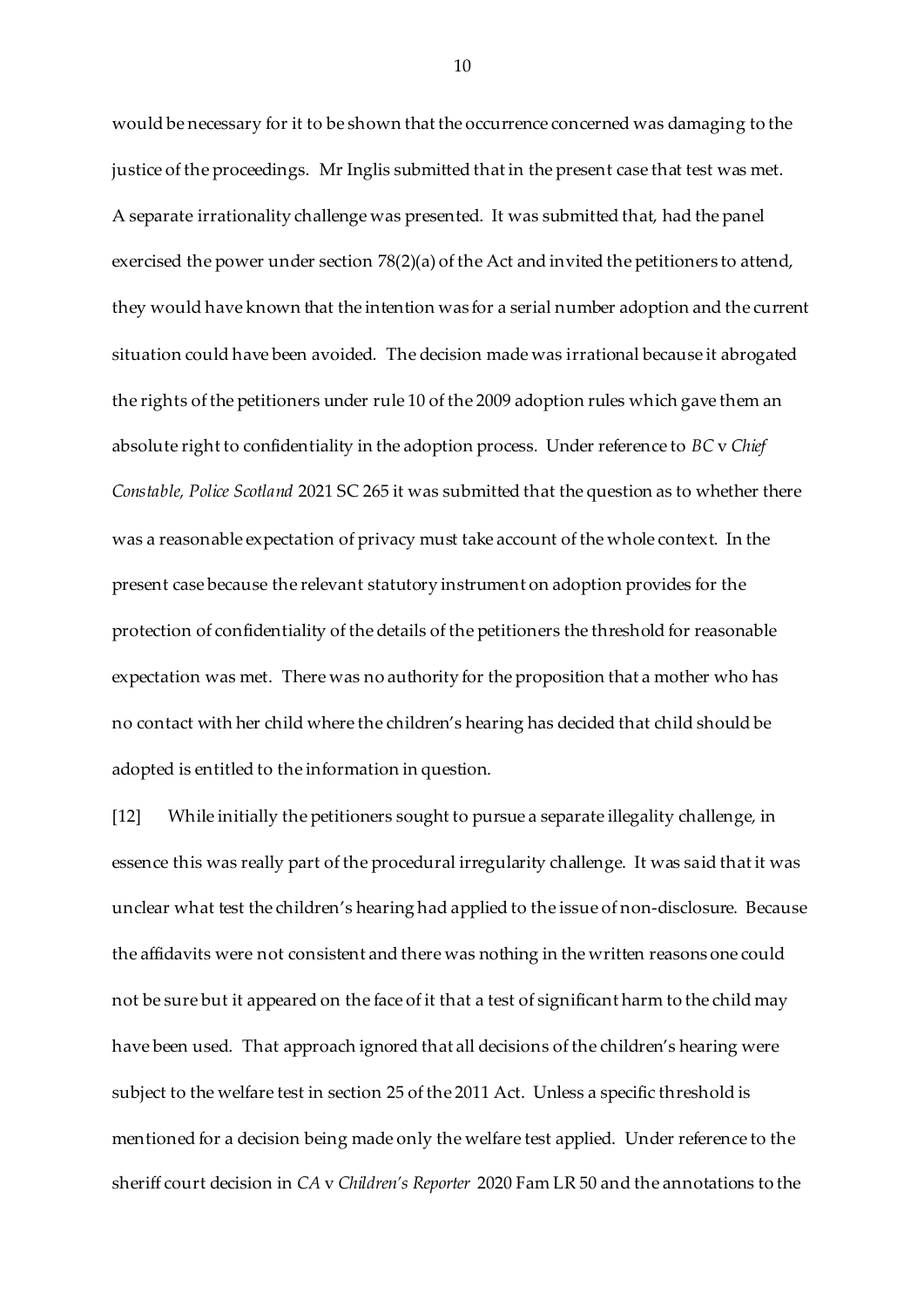2011 Act, section 178, it was submitted that the significant harm test in section 178 applied only to "material evidence" in the sense of documents. There was a long history of the higher test of significant harm being required for a refusal to disclose documents, following the case of *D (Minors) (Adoption Reports: Confidentiality*) [1996] AC 593 at 615. The application of the test was restricted to material adverse to a respondent such as KB that she would normally be entitled to see. In any event, non-disclosure of information is an exception to the general rule and could only be ordered applying the test of the best interests of the child being the paramount consideration. Mr Inglis contended that in going down the route of disclosure of the petitioners' information, the children's hearing did not appear to have considered IB's interests but only those of the second respondent. Against a background of very serious abuse and an unknown impact on IB all explanations about her background would have to be given to her carefully and sensitively. While the indirect contact ordered by the hearing was said to be reciprocal Mr Inglis advised that that did not quite accord with the petitioners' position, notwithstanding that no challenge to that part of the decision was taken.

#### **Submissions for the first respondent**

[13] Ms Brabender submitted that in general terms the 2011 Act and relative rules have been acknowledged as providing a child focused mechanism for decisions in the best interests of those children and to protect the interests of all involved. In the case of *ABC* v *Principal Reporter* [2020] SC (UKSC) 47 the UK Supreme Court had confirmed that the relevant procedure was sufficiently flexible to protect all those with an interest. It was noteworthy that the parents of a child came first in terms of the interests that had to be protected in decision-making by the children's hearing, followed by others who may have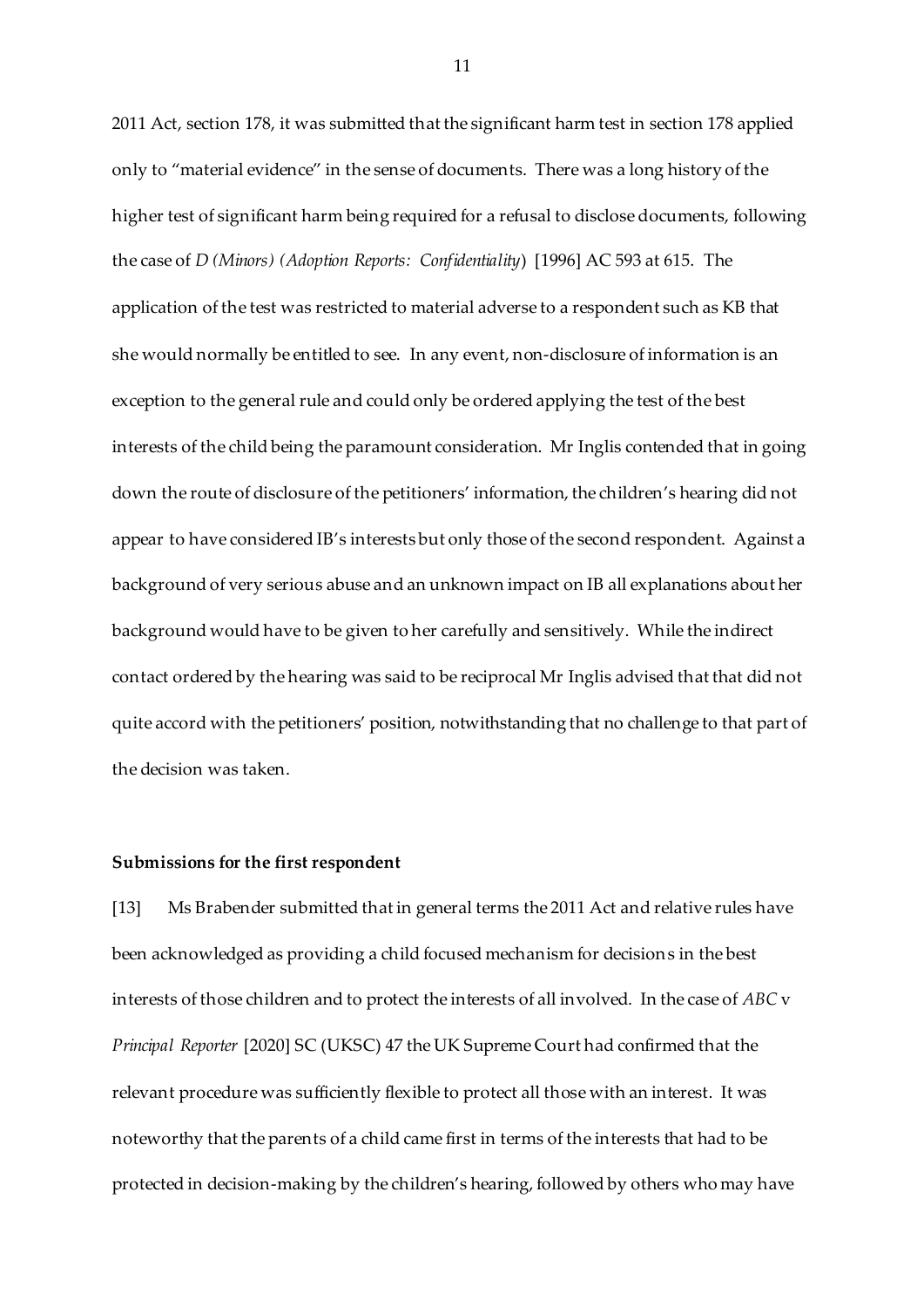had care of a child. Those who enjoyed family life with a child such as siblings, but had not been involved significantly in their care or upbringing had no automatic entitlement to attend a children's hearing, in contrast with the child's parents who enjoyed the full panoply of rights of attendance and the provision of information. In the present case there were three issues for determination. First was the question of whether the petitioners had a legitimate expectation of privacy in terms of their names and address being withheld from the second respondent. Secondly, whether the issue for determination by the children's hearing could not be determined without the attendance and participation of the petitioners and thirdly whether the absence of written reasons by the children's hearing on that issue was a failure of such seriousness as to damage the proceedings. In all three issues context was of the upmost importance and the factual circumstances that pertained at the date of hearing and the nature of the various interests held were all relevant. In essence what the petitioners sought to do was ask the court to go beyond the supervisory jurisdiction by challenging the merits of the decision.

[14] The context in which the decision challenged was made was that the children's hearing was reviewing the compulsory supervision order ("CSO") in respect of IB and so the order made on 7 September 2021 was a continued CSO in terms of section 138 of the 2011 Act. In terms of section 138(4) the children's hearing can continue or vary a CSO only if it is satisfied that it is necessary to do so for the protection, guidance, treatment or control of the child. The effect of the order made on 7 September 2021 to place IB with the petitioners as foster carers through a requirement in her CSO that she be so placed is part of the context. The test that the children's hearing required to apply in deciding to vary the CSO was one of necessity. The welfare test in section 25 of the Act applies to all decisions relating to children in this context. It is the paramount consideration but not the only one.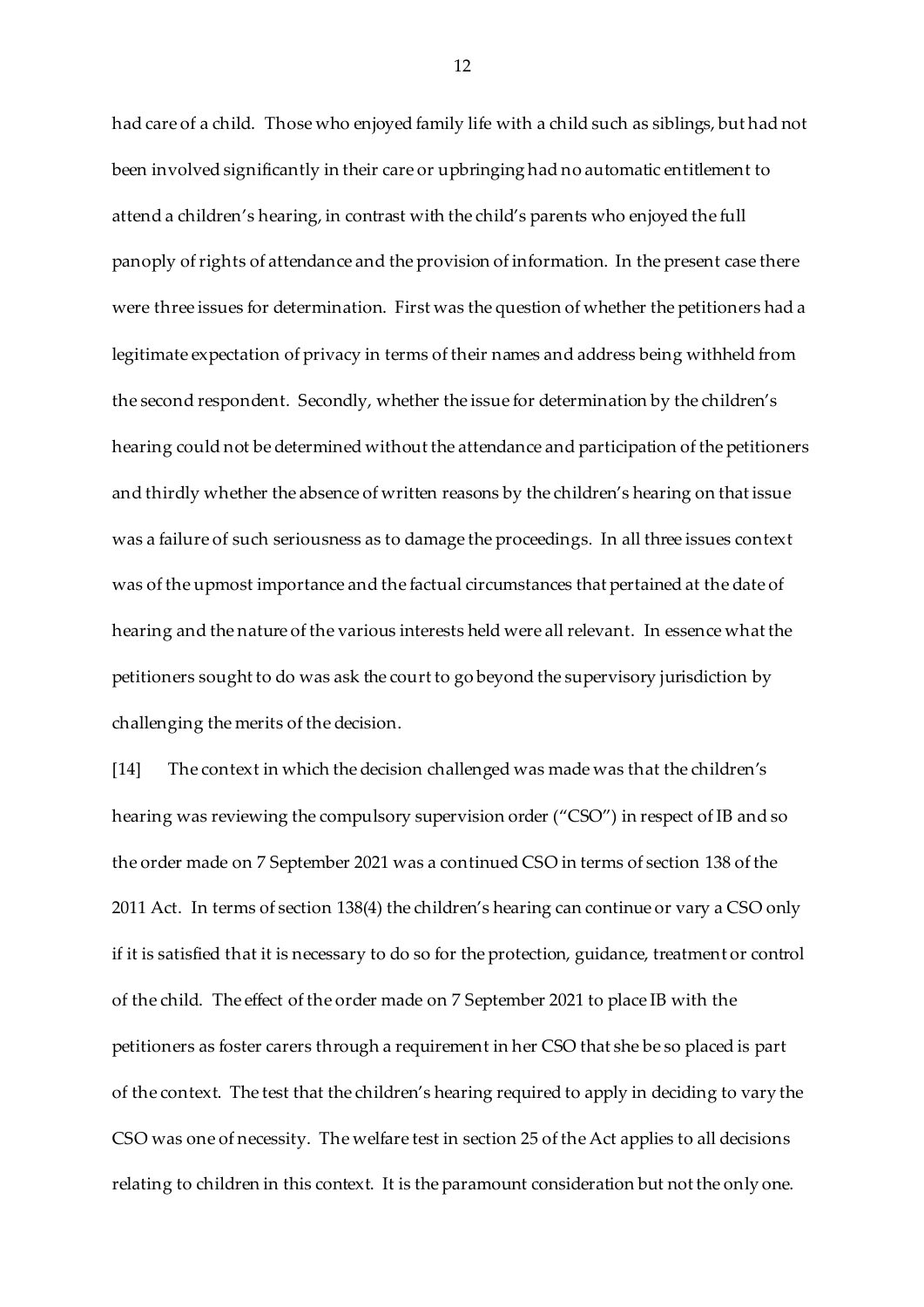Accordingly, in determining whether it was necessary for the protection, guidance, treatment or control of IB that the CSO be varied on 7 September 2021 the paramount consideration was the welfare of the child. It was also uncontentious that the children's hearing could only make any decision or measure if it was better for the child to make it than for such a decision or measure not to be made in terms of section 28 of the Act. It was apparent from the terms of the decision of 7 September 2021 that the children's hearing imposed two measures in the continued CSO. These were (1) that the child IB shall reside with the petitioners and (2) that contact between her and the second respondent was to be indirect, twice per year, reciprocal and could include photographs. What it did not include was narration of the refusal of the implementation authority's wish for non-disclosure of the petitioners' names and address or the reasons for refusal to impose such a measure. Nothing in the making of a CSO or a continued CSO removes the second respondent's parental responsibilities and rights. She continues to be the only person with the parental responsibility and right to have IB living with her and to regulate the child's residence, but both her responsibility and right in that respect are restricted by the CSO. As a generality, knowing where one's child is living falls within the parental responsibility and right in relation to residence. A specific measure of non-disclosure of the address where the child resides would be a further restriction on the operation of the second respondent's parental responsibilities and rights. The legislation contains exceptions to the general rule that a parent such as the second respondent has the full panoply of rights when before the children's hearing. For example section 178 of the Act gives the children's hearing the power not to disclose information if there is a risk of significant harm to the child and that test is also found in rules 84 to 87 of The Children's Hearings (Scotland) Act 2011 (Rules of Procedure etc) Rules 2013 ("the 2013 Rules"). Similarly, section 182 of the 2011 Act imposes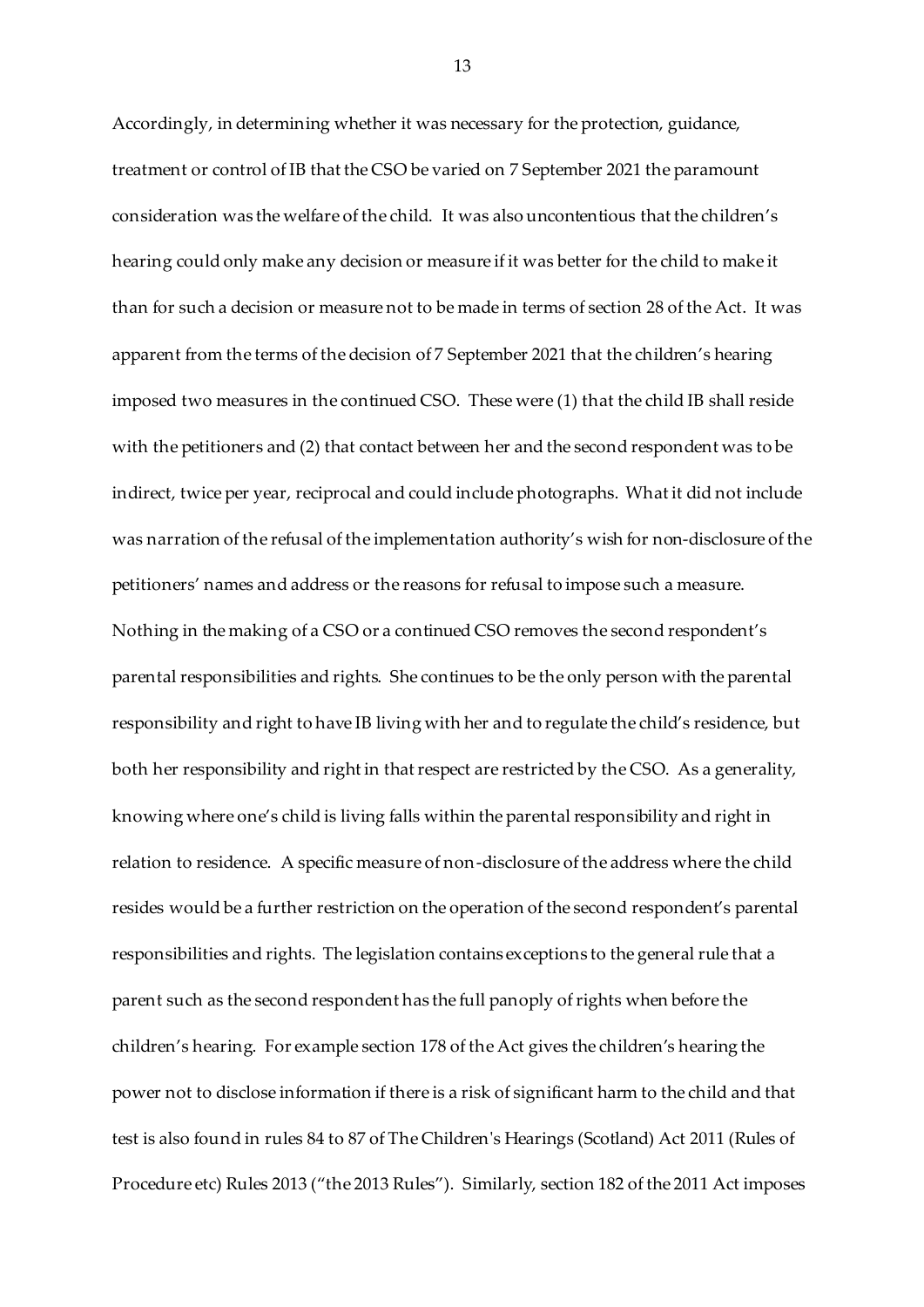restrictions on the publication of the address of any child subject to a CSO and breaching that provision amounts to an offence.

[15] It was for the local authority as the implementation authority in respect of IB's CSO to decide which route to take in terms of her permanence plan. There were two routes through which IB could have been moved lawfully to the petitioners. The first was to vary the CSO and place IB with the petitioners as foster carers who would then present an adoption application. The second route would have been for the local authority to apply to the court for a permanence order with authority to adopt. In that context an interim order could have been sought placing the child with the petitioners. It was the local authority that made the choice to proceed down the variation of the CSO route. This was important because the adoption process on which Mr Inglis had relied was not part of a single chronological process in the circumstances of this case but a separate application.

[16] The final part of the context and background could be found in the affidavits of those who had been present at the hearing. What these illustrated were that the petitioners' position in relation to non-disclosure of their names and address was put forward on their behalf to the hearing, this was clear from the affidavit of the social worker Ms McAvoy. Further, the affidavit of Ms Lauchlan, the reporter, made clear that the panel found itself unable to justify non-disclosure on any basis. It was also noteworthy that the affidavit of Ms Currie, the second respondent's solicitor, confirmed (at paragraph 9) that the social worker had provided information to the children's hearing that she did not think that the petitioners would withdraw from the prospective adoption if their address was disclosed. It was clear also from that affidavit that there had been a detailed discussion about the issue. [17] On the question of whether the petitioners had a legitimate expectation of privacy on 7 September 2021 Ms Brabender submitted that at best what was engaged was their right to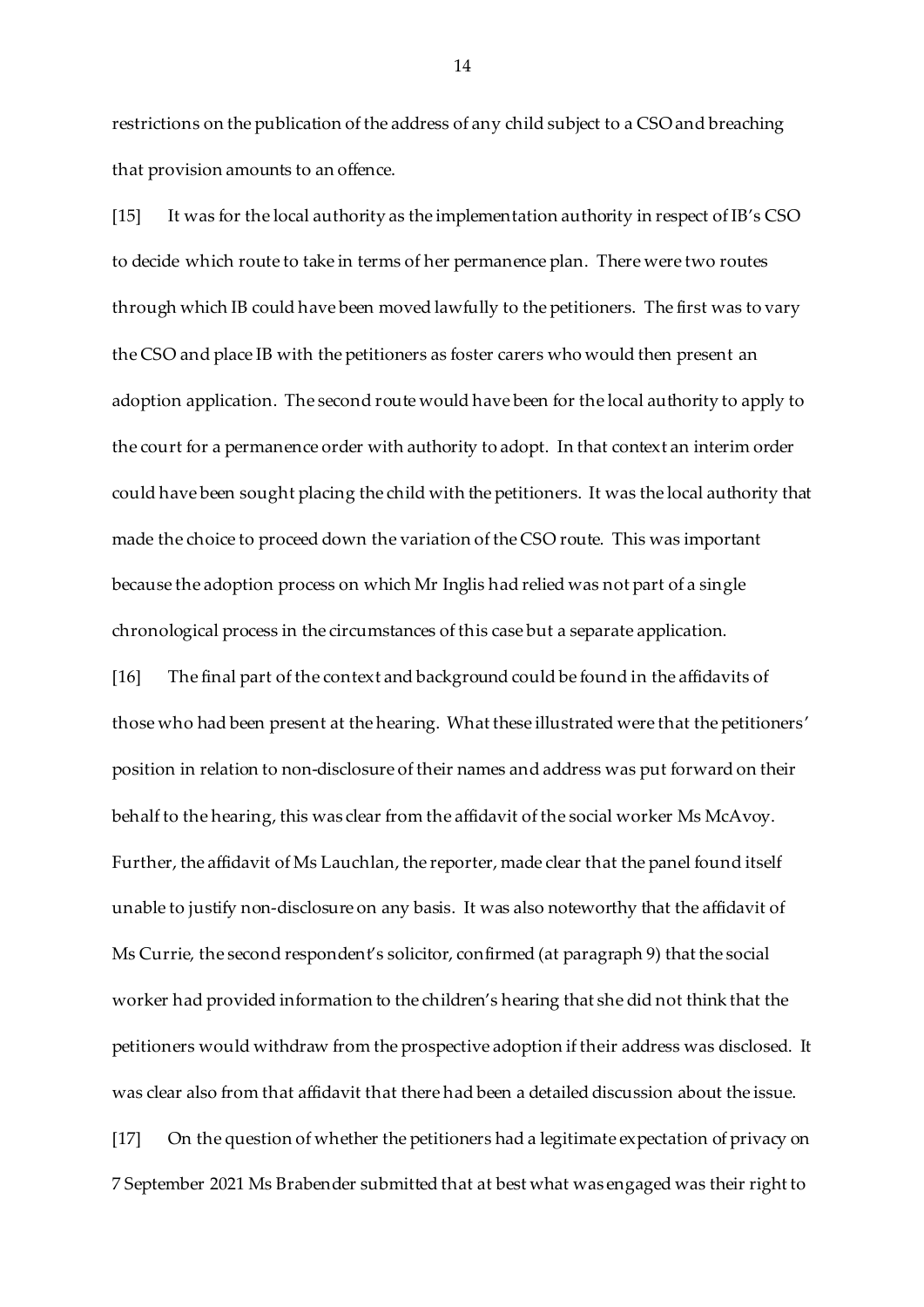private life but that their family life as a couple was not engaged. This was clear from the decision in *Paradiso* v *Italy* (2017) 65 EHHR 2. In *Alkaya* v *Turkey -* 42811-06 (judgment 9 October 2012, unreported) (reported only in French) it was reiterated that the issue is that a fair balance has to be struck between the right to the protection of private life and the right to freedom of expression. The case was demonstrative of the usual balancing exercise of Article 8 rights of various parties. Accordingly if the petitioners' private life was engaged it had to be balanced against the second respondent's rights and all those individuals' rights and interests were subject to the principle of the paramountcy of the welfare of the child. Further, in the case of *Lazoriva* v *Ukraine*(6878/14) [2018] ECHR 328, which had involved an aunt, it was held that private life but not family life had been engaged. At its highest the children's hearing in the present case would have been engaged in a balancing exercise between the private life of the petitioners and the pre-existing family life of the second respondent. There was no question of Article 8 ECHR providing individuals with the right to privacy of their address in every respect. By implicitly accepting the procedural route chosen by the local authority to having the child IB placed with them the petitioners must be assumed to know that the default position was that their address and identity would not be kept confidential. The statutory scheme provides for non-disclosure only if the children's hearing makes a decision to that affect and it was not bound so to do.

[18] So far as the provisions of the adoption rules were concerned these were permissive and entitled any party to apply for anonymity. However on 7 September 2021 there was no adoption application and IB had not even met the petitioners. Accordingly, the ability to seek anonymity was something that was only likely to become available to the petitioners in the future. The Lord President had made clear in *MH* v *Mental Health Tribunal for Scotland* 2019 SC 432 (at paragraph 7) that confidentiality in one process or in one part of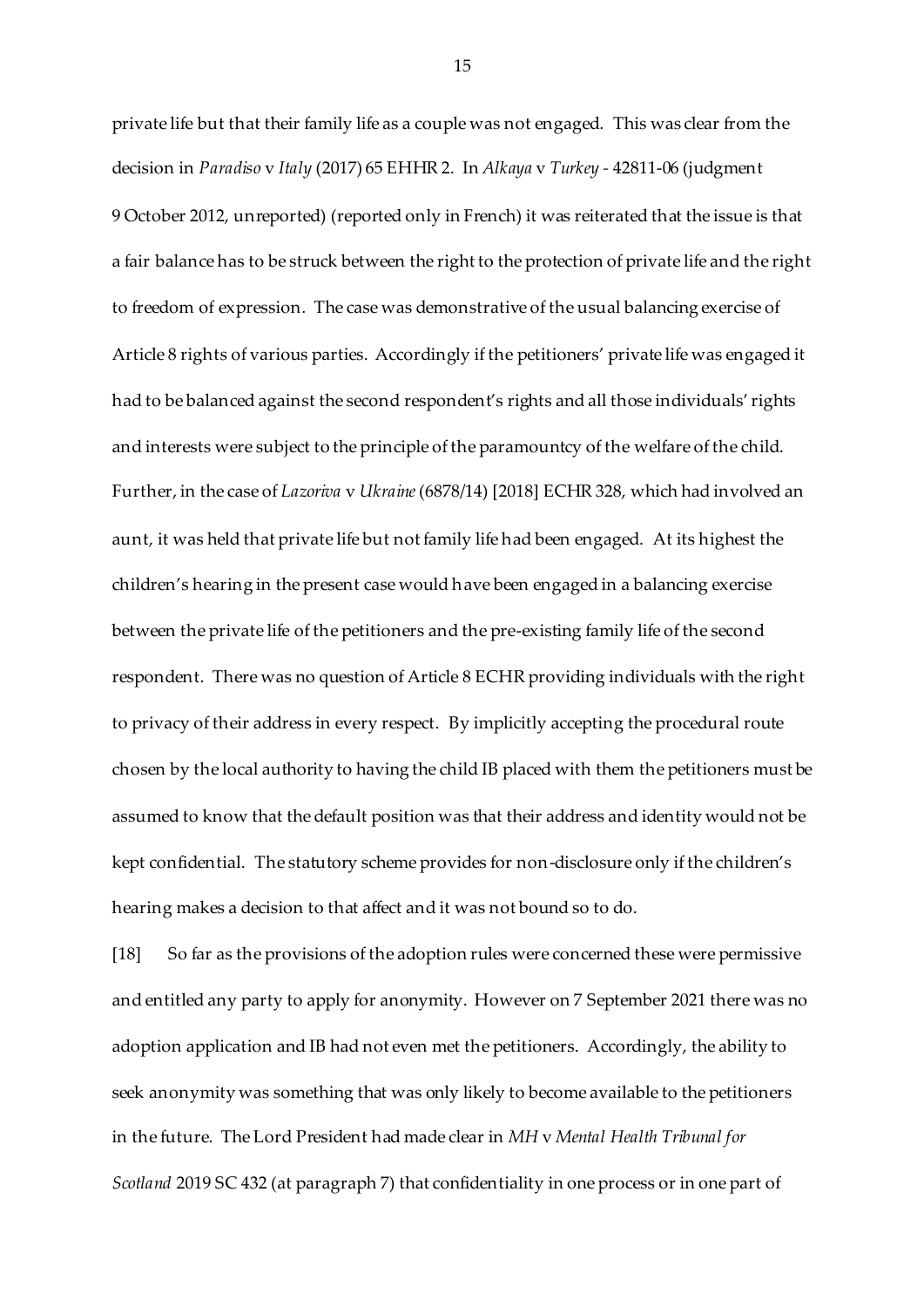a process did not guarantee confidentiality in all judicial or acquis judicial proceedings. It followed that the petitioners had no guarantee of anonymity at the time of the decision-making on 7 September 2021.

[19] Turning to the issue of whether the petitioners' attendance at the children's hearing was necessary for the proper consideration of the matter before it, it was clear from section 78(2)(a) of the 2011 Act that the presumption that numbers at the children's hearing should be limited to the persons listed in section 78(1) was subject only to the listed exceptions. In considering whether it had been a reasonable exercise of the discretion of the chairing member of the children's hearing not to regard the petitioners' attendance as necessary, the context was that they had never met the child and could not offer relevant information about her welfare. If the petitioners' argument that their attendance was necessary was correct, then the relevant prospective carers involved in any varied CSO in terms of section 83(2)(c) would have to attend the hearing. It was clear from the affidavits referred to that the children's hearing had adequate information to consider the issue of whether a non-disclosure measure was appropriate. Further, the transition of the child to being in the care of the petitioners was being put in place and the petitioners had made no attempt to ask to appear and address the children's hearing. Against that background it could not be said that the panel chair had acted unreasonably in not deferring the hearing and inviting the petitioners to attend.

[20] It was clear from the decision in *ABC* v *Principal Reporter* [2021] SC (UKSC) 47 that not every interest requires attendance at and participation in the children's hearing. The procedural aspects of Article 8 required only that the decision-making process be fair and the required degree of involvement with that process depended on the relationship and role that a party seeking to participate had in the child's life (paragraphs 27 and 30 of *ABC*).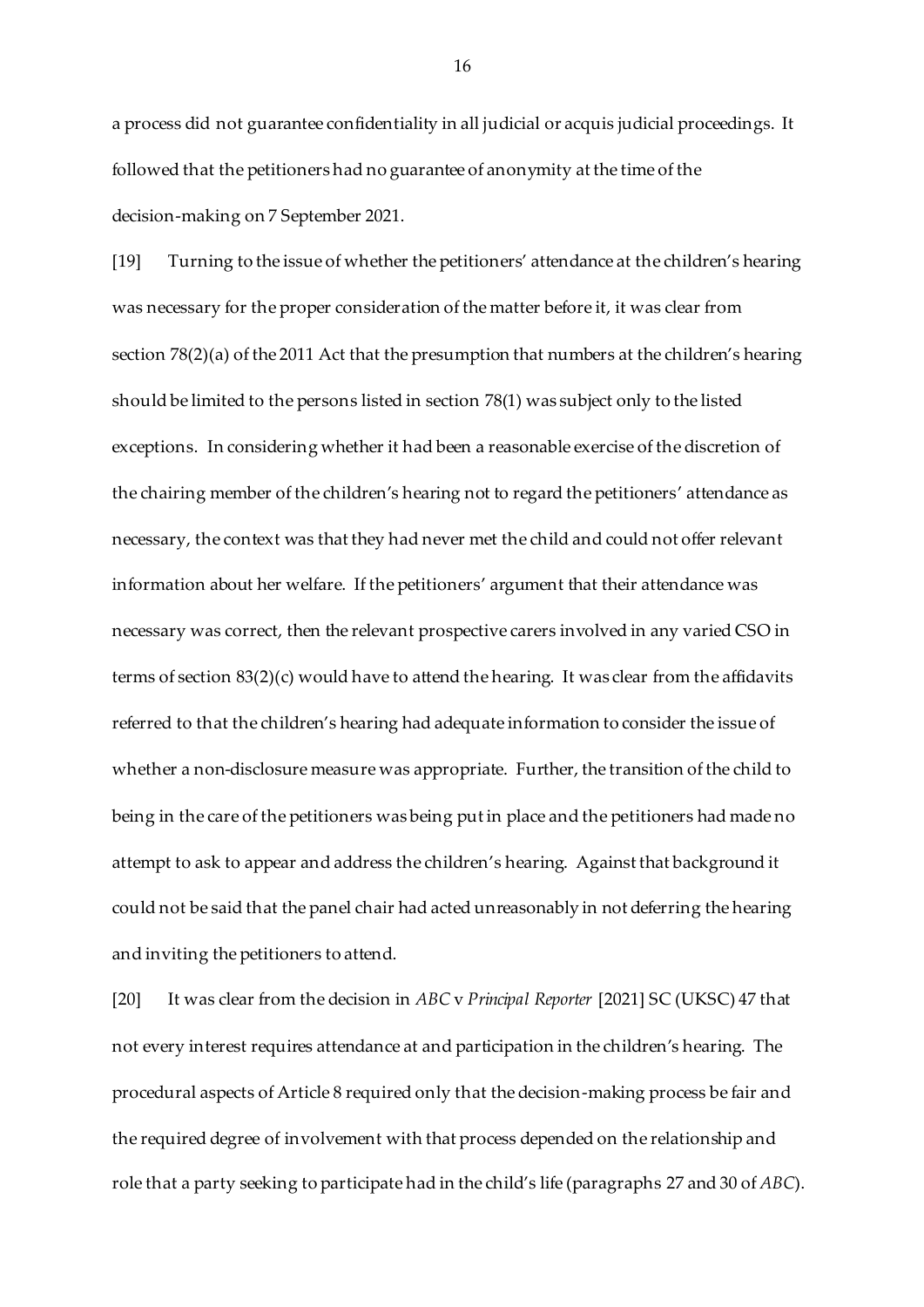A process of matching the child with the petitioners with a view to prospective placement was not sufficient to give them an absolute right to involvement. It did not offend against the principle of a fair process that parties whose interests may be affected can have representations made for them, particularly where different interests may be allied - *ABC* v *Principal Reporter* at paragraph 39. In the present case the interests of the petitioners were allied with those of the implementation authority, which was working with them. The petitioners' stated preference for privacy was made very clear to the children's hearing through the implementation authority but as a matter of law no one could have given them a guarantee that their preference would be accepted. It could not be said that the information provided by the social work department was anything other than directly relevant to the decision on non-disclosure. Unsurprisingly, no argument was made by the local authority in respect of the petitioners' Article 8 rights, as the necessary focus was on the child.

[21] The absence of written reasons for the refusal to make a non-disclosure measure could only be reviewed where the procedural irregularity would damage the justice of the proceedings. As the petitioners had not been entitled either to the provision of or the withholding of information by the children's hearing it could not be said that the absence of written reasons had damaged these proceedings. The 2013 Rules were important in this context. Rule 88 thereof provides that the reporter must give information about the decision made and its reasons to the child, each relevant person and any appointed safeguarder within 5 days of the hearing taking place. An important purpose of that rule is to ensure that those who have a right to appeal decisions of the hearing receive sufficient information about the outcome. A copy of the decision and reasons are also provided to the chief social work officer of the implementation authority and to any person who under the CSO is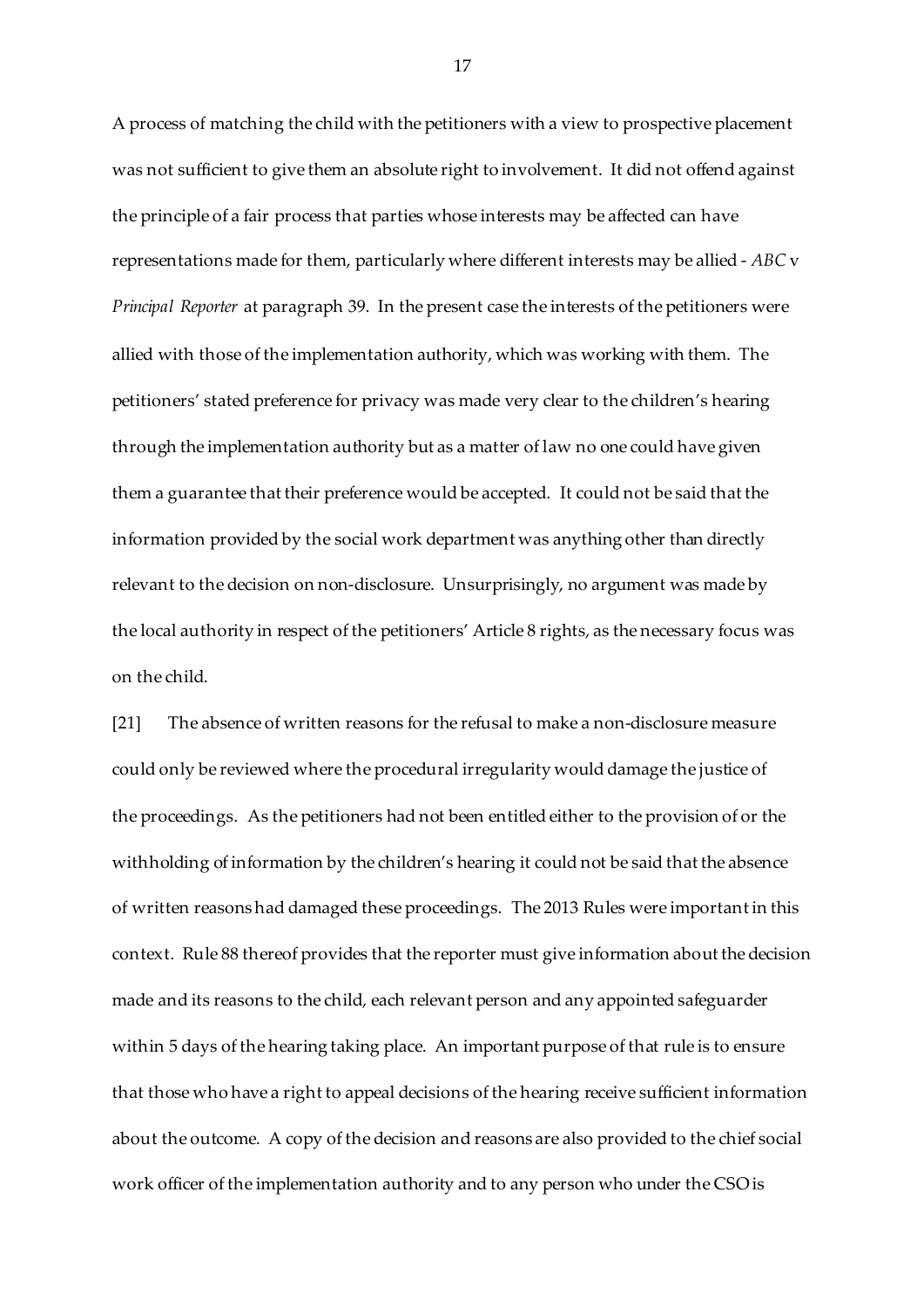responsible for providing any service, support or accommodation in respect of the child in terms of rule 89. In the particular circumstances of this case, however, rule 89(3) and (4) apply as the continued CSO on 7 September 2021 required the child to reside with a person other than the implementation authority. In those circumstances the reporter must give the relevant information to the social worker who attended the hearing and only to the chief social worker of the implementation authority where there was no such attendance. In the present case the petitioners had the right to have the decision and its reasons conveyed to them by the implementation authority in order to have IB lawfully transferred to their care. As they were not participants at the children's hearing and had no right of appeal, the primary purpose of being informed of the decision by the social work officer was in respect of the accommodation of the child rather than to convey the issue of disclosure or non-disclosure of their address.

[22] Senior counsel submitted that any procedural irregularity in this case could not be said to damage the process because the reasons were given orally by the children's hearing and all those with a right of appeal against the decision knew what the decision was and the reasons for it. The local authority social worker imparted the decision and reasons to the petitioners. It was apparent from the raising of the petition that the petitioners had been given full information about the decisions made and the measure refused. In the context of the petitioners' role on 7 September 2021 which was only to have a plan for the child's physical care being transferred to them put by the implementation authority to the children's hearing, it was appropriate that it would be the implementation authority that would convey the decision and its reasons to them.

[23] In response to submissions about the test for a non-disclosure measure and whether it had been applied or not by the children's hearing, Ms Brabender submitted that the issue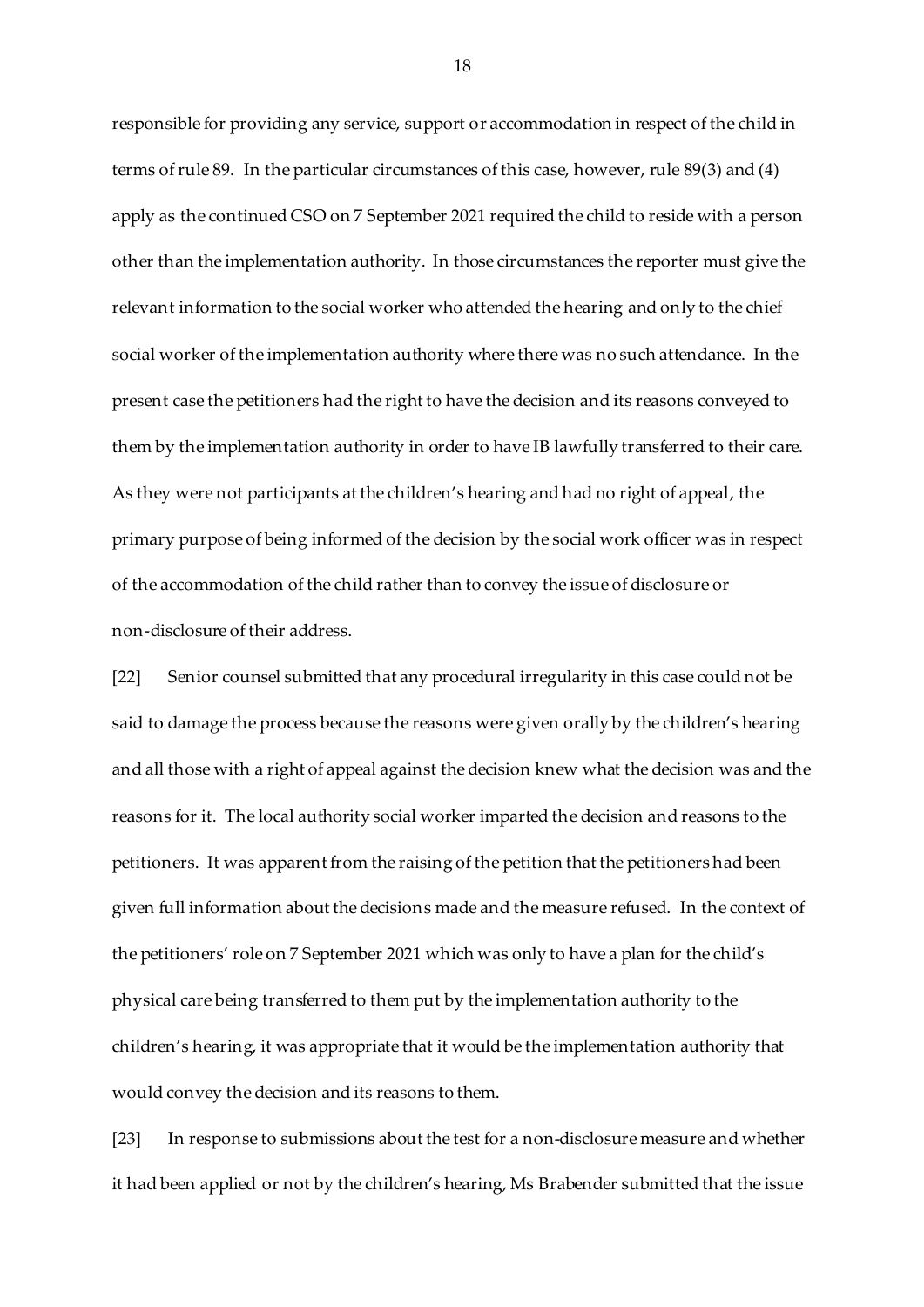was not properly part of the supervisory jurisdiction and so not before the court. In any event, the welfare principle in section 25 of the 2011 Act was as indicated an overarching requirement and not a standalone test. To the extent that the sheriff in *CA* v *Children's Reporter* 2020 Fam LR 50 had expressed a view to the contrary (at paragraph 27) she was wrong. It was not a question of a competition between the different tests in the Act. As it happened in that case the sheriff had been dealing with a section 138 review decision which included the necessity test. The position underlying the whole of the petitioners' argument was that the place of a proposed adoption should be kept secret. There was nothing in the statutory scheme to support that and every case had to be treated on its merits. The decision made by the children's hearing to vary the CSO could only be made after consideration of a number of tests and interests. It had to be better than not for the child that it be varied, it had to be necessary for the control, guidance or treatment of the child and it could only be made against a backdrop of her welfare being the paramount consideration. Critically, the second respondent as a relevant person had been entitled to all information, including the address of the petitioners unless that was restricted. Section 178 provided an example of how it could be restricted but no more than that. There would have to be compelling evidence to deviate from the usual norm of disclosure. All of the orders sought by the petitioners should be refused. The effect of an interdict would be to impose a section  $83(2)(c)$  measure something that this court is not empowered to do. There was simply no apprehended legal wrong in the names of the petitioners appearing in the CSO.

#### **Submissions for the second respondent**

[24] Mr Moynihan adopted Ms Brabender's submissions and adjusted his own written submission to the extent that he now accepted that Article 8 was engaged, albeit in respect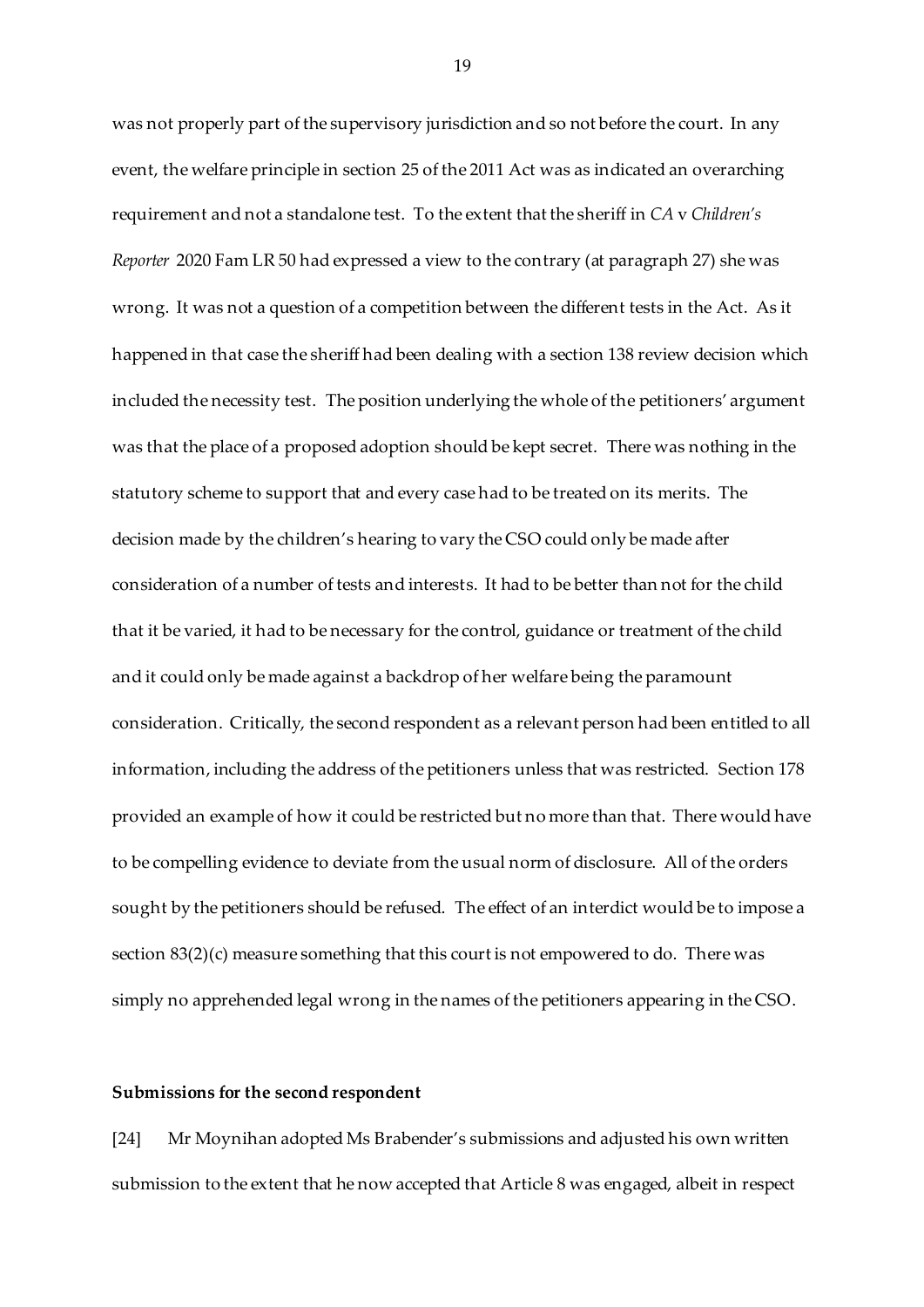only of private life and not family life. He drew parallels in this context with the case of *Lazoriva* v *Ukraine*(6878/14) [2018] ECHR 328. In that case, an application was made by the aunt of a Ukrainian orphan who wanted to assume his guardianship. She was resident in Russia. On those facts the court had decided that the aunt did not enjoy family life with the orphan but that her private life was engaged. In that case the adoption had been pursued without giving any consideration at all to the interests of the aunt and so on a test of sufficient involvement her rights had been breached.

[25] It was important not to belittle the interest of KB the child's mother in this case. It is a basic parental instinct to want to know where one's child is and that she is safe. The second respondent's affidavit supported that this was her aim. She had accepted now that there is no likelihood of her looking after the child again. The importance of her interest as the natural mother has to be balanced against any other convention rights. The principle of open justice had been a domestic principle before the Human Rights Act 1998 and our existing approach should normally meet the requirements of the convention - *A* v *SSHD* 2014 SC (UKSC) 151 at paragraph 57. Exceptions to the principle of open justice include the rules on anonymity in the reporting of children's cases and for complainers in sexual offenders cases. Where an issue of anonymity arises it will be based on a balance of competing interests. In some instances Parliament has intervened in the area. The example of rule 10 in the adoption rules gives prospective adopters an option to claim anonymity which will be granted if so claimed. It is contingent upon an election and represents a legislative judgment that adoption is sufficiently important that it must not be jeopardised by a lack of anonymity if sought. In contrast, the children's hearing decisionsdeal with a vast multitude of circumstances. What the Scottish Parliament has done in that context is framed a number of different provisions such as section 83 and section 178 of the 2011 Act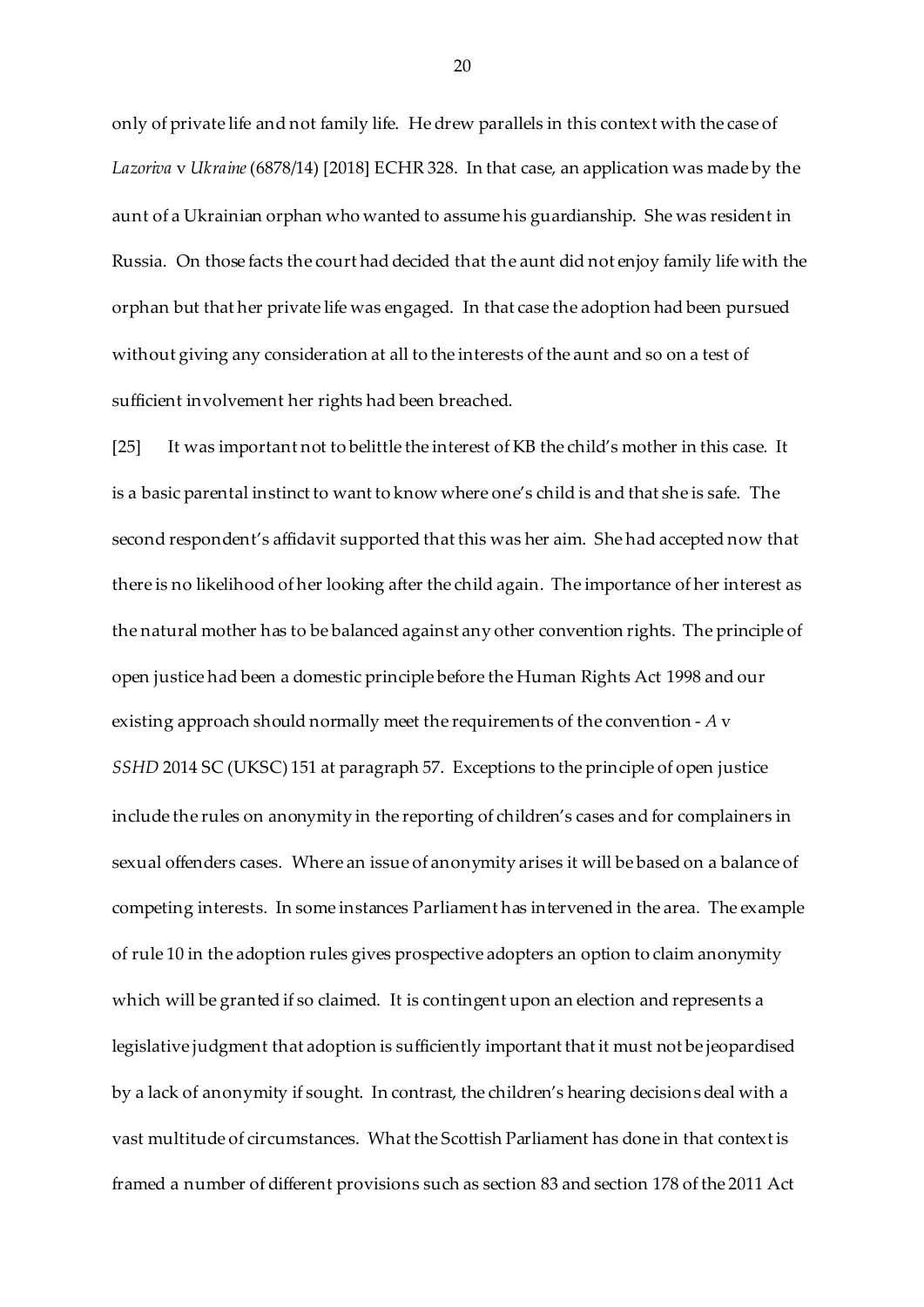which give the means by which those involved can be afforded anonymity. None represents an absolute rule; it is always a balance. Accordingly, there is simply no right to unqualified anonymity of those participating in the children's hearing.

[26] Insofar as Mr Inglis had referred to section 178 of the 2011 Act being restricted to withholding "adverse evidence" to a party such as the second respondent, that was incorrect as the provision referred to any information. It was obvious that sections 178 and section 83 must be read together for practical reasons. If someone wanted to withhold their name and address the children's hearing would have to be satisfied in terms of both section 178 and section 83 otherwise the standard to be applied would be inconsistent and this could yield absurd results. It was interesting that Professor Norrie in his text on The Law Relating to *Parent and Child* (3rd Edition) notes (at paragraph 11-05) the view that nondisclosure of a child's residence will normally be considered appropriate when contact between the child and another person is likely to be harmful to the child and when it is believed that there is a risk that the other person will attempt to make contact. This was consistent with the default position that non-disclosure of information in this context was for the protection of the child. If non-disclosure was being sought for the benefit of a third party that would have to be developed and meet the various requirements of the legislation. It could not be said that the petitioners had no right or interest to put their position before the children's hearing. Section 78 of the 2011 Act gave the panel chair a discretion to invite them to the hearing. In this case however no one asked that the petitioners be heard or that the non-disclosure measure should be made in their interests as opposed to the child's interest. Critically, no one contended that the proposed adoption would be jeopardised if the petitioners were not anonymised. Had the petitioners wanted to address the children's hearing on any issue they could have contacted the reporter and asked to be heard. For the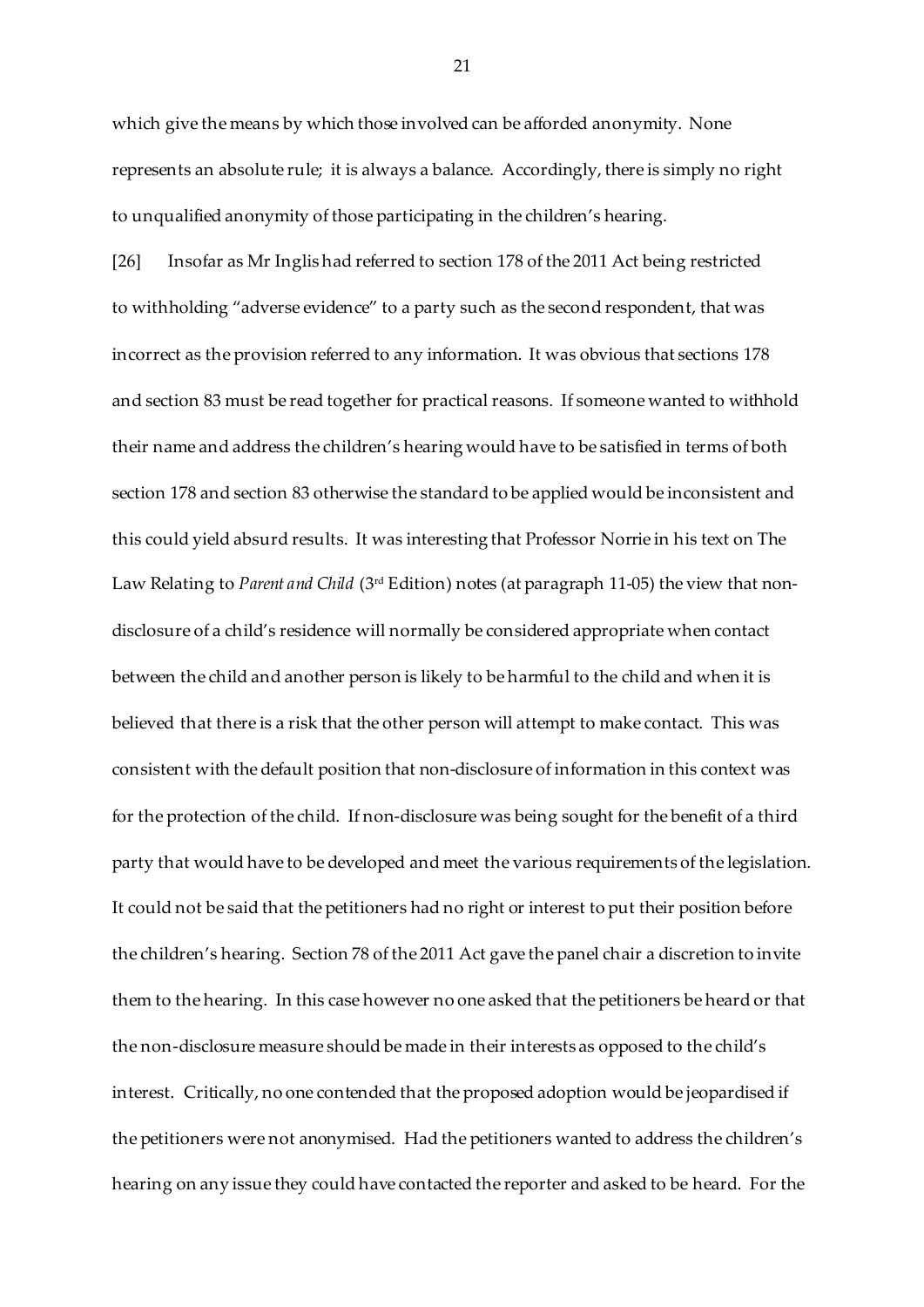petitioners' argument to succeed they would have to show that their absence negated proper consideration of the issue of non-disclosure of their address. That did not fit with the scheme of the legislation.

[27] Mr Moynihan submitted also that there were several points arising from the UK Supreme Court decision in *ABC* v *Principal Reporter* [2021] SC (UKSC) 47 which were relevant to this case. First was what he termed the default setting, namely that the focus at the children's hearing was on the welfare of the child unless other interests were flagged up - paragraph 13 of *ABC*. Secondly, it could not be said that the ratio of *ABC* was a narrow one. The decision was applicable to all those who do not fall within the definition of relevant person and so have no automatic right of participation in the children's hearing. It was clear from paragraph 21 that *ABC* had argued that as a sibling with Article 8 rights he should have certain accompanying procedural rights. These included being informed of the hearing, being provided with papers, having a right to attend and be legally represented, to make representations and to appeal or review the children's hearing's decision. ABC's argument failed on the basis that, if operated sensibly, the 2011 Act affords siblings and others a sufficient opportunity to take part without being given the status of a relevant person. The court acknowledged (at paragraph 52) that the case had identified a gap in what procedural rights were to be afforded to those who had an interest but were not relevant persons. The court had specifically referred (at paragraph 39) to participation through others on a collective basis. In the present case, the local authority had responsibility for the child as the implementation authority under the CSO. It was the local authority who as a relevant public authority was in a position to identify any Article 8 rights of the petitioners that had to be protected and put those, through the social worker, to the children's hearing. What mattered, as was clear from paragraph 53 of *ABC*, was that all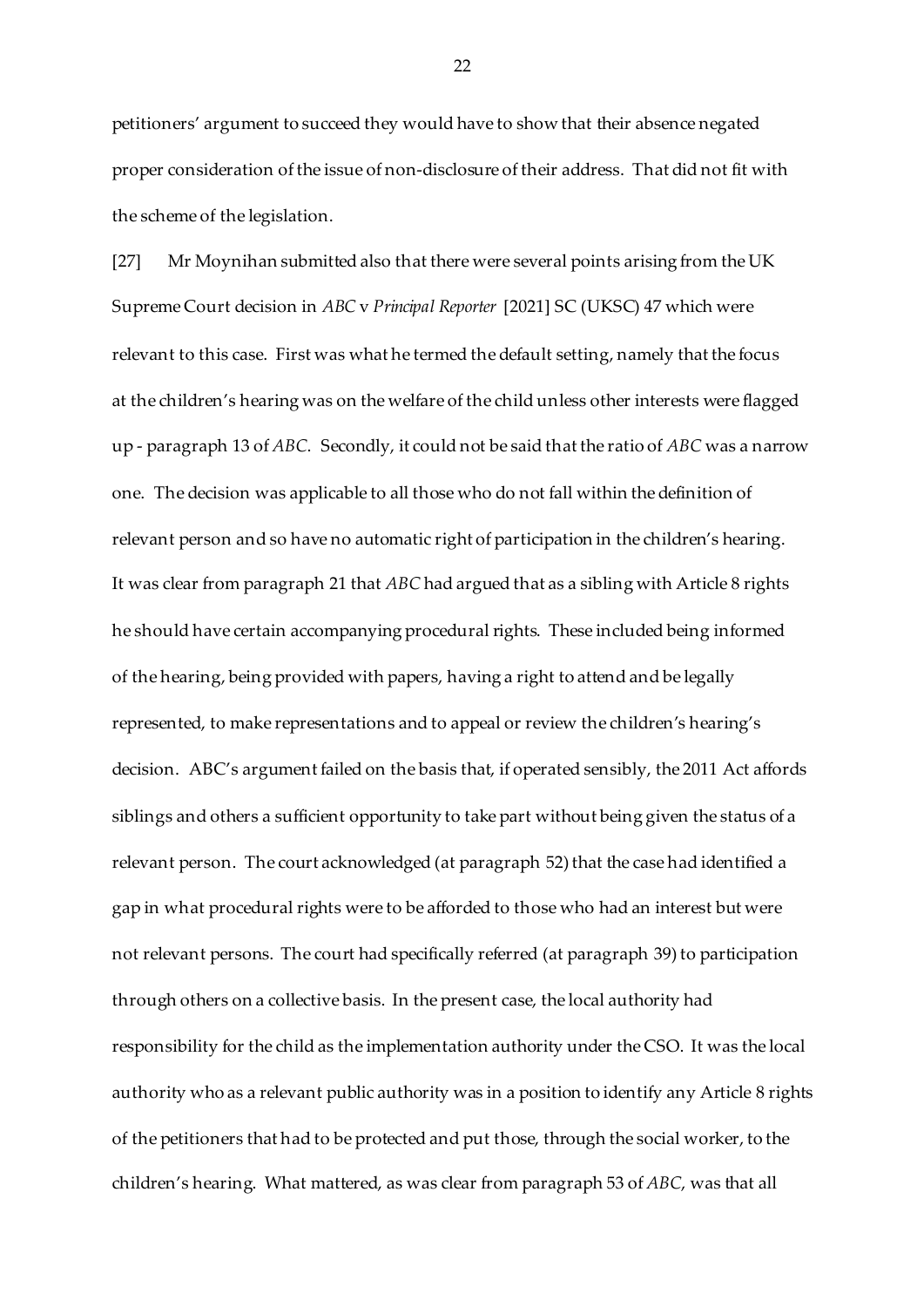those involved in the process required to be aware of the relevant interests and inform all those interested about the proceedings. The children's hearing was entitled to work on the basis that the social worker had ascertained what the petitioners wished and was able to represent those interests.

[28] Unlike the position in *Lazoriva* v *Ukraine*(6878/14) [2018] ECHR 328 there had been no failure in this case to give material consideration to an acknowledged interest. A further issue about the children's hearing procedure is that the hearing comprises three members and these often change. It would have simply been undesirable, impracticable and inappropriate for the hearing on 7 September 2021 to have been adjourned or deferred in order that the petitioners could appear. Where the necessary focus is on a child's welfare adjournments should be discouraged.

[29] Mr Moynihan accepted that giving a written statement of reasons was normally a procedural requirement but a failure to do so would only render a decision unlawful if there was material prejudice to an affected party. The decision here on non-disclosure of the petitioners' address could only have been an issue from the child's perspective so far as the children's hearing was concerned. Any written decision by the hearing would not have covered the point that the petitioners now seek to make. It was not disputed that reasons must be sufficient to demonstrate that the essential issues that have been raised by the parties have been addressed and how those issues have been resolved - *English* v *Emery Reimbold & Strick* Ltd [2002] 1 WLR 2409 at paragraph 12. A consideration of the affidavits of those who were witnesses to the decision illustrates that they were all agreed that the issue before the hearing was the withholding of the petitioners' names and address from a welfare perspective. The petitioners now say that they would have raised the issue of their intention to seek serial number protection in the proposed future adoption proceedings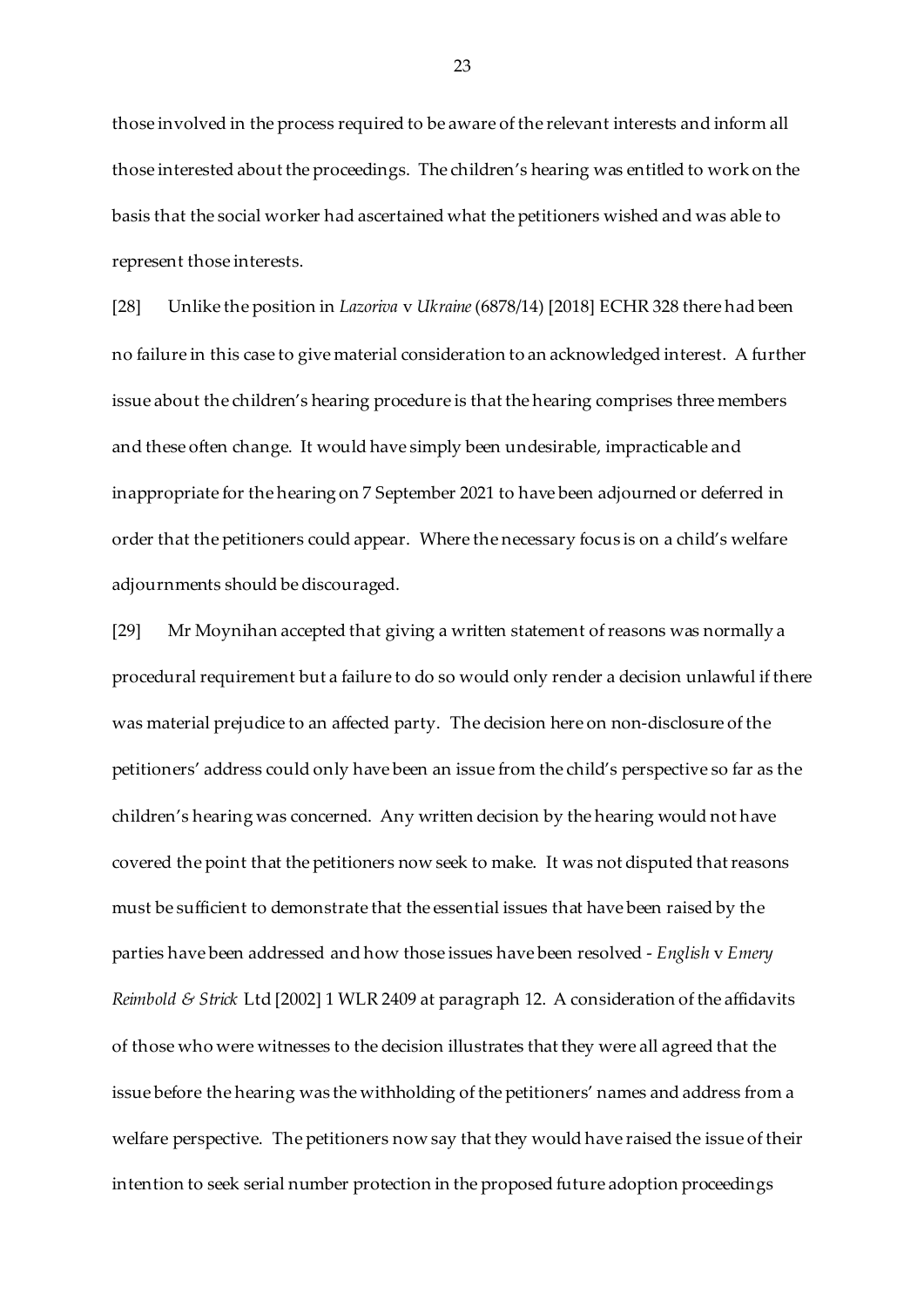and would have asked the children's hearing to confer anonymity in terms of sections 83 and 178 of the 2011 Act. However none of that was submitted before the children's hearing and so any a statement of reasons would not have covered those matters. It was clear from the affidavit of Ms Currie that the important considerations put before the children's hearing on the issue of non-disclosure were: (1) all prior placement addresses of the child had been disclosed to the second respondent; (2) no reason was advanced to show any necessity to withhold disclosure of the proposed placement with the petitioners; (3) the social work department's position was that the placement was not in jeopardy if a non-disclosure order was not made; and, (4) disclosure provided reassurance to the second respondent that the child was safe. The irregularity in not providing written reasons in this case could not amount to the sort of damage to the justice of the proceedings described in *C* v *Miller* 2003 SLT 1379. The context was one where reasons had been given orally and were available to the petitioners through their social worker. Further as they were not relevant persons and had no right of appeal the purpose of notification to the petitioners differed markedly to notification of written reasons to a relevant person. The question was what difference it would have made had reasons for the decision in question being notified in writing rather than orally at the hearing. The answer was none.

[30] In these circumstances it could be seen that all of those who were necessary for the proper disposal of the anonymity matter were in attendance at the children's hearing in terms of section 78 of the 2011 Act. In keeping with the decision in *ABC* v *Principal Reporter*, the children's hearing was under no obligation to invite the petitioners, particularly if their interest could otherwise be represented. It could not be said that their attendance was necessary. The children's hearing could not have been expected to engage in speculative consideration of matters not raised. The whole angle of the petitioners' private life was not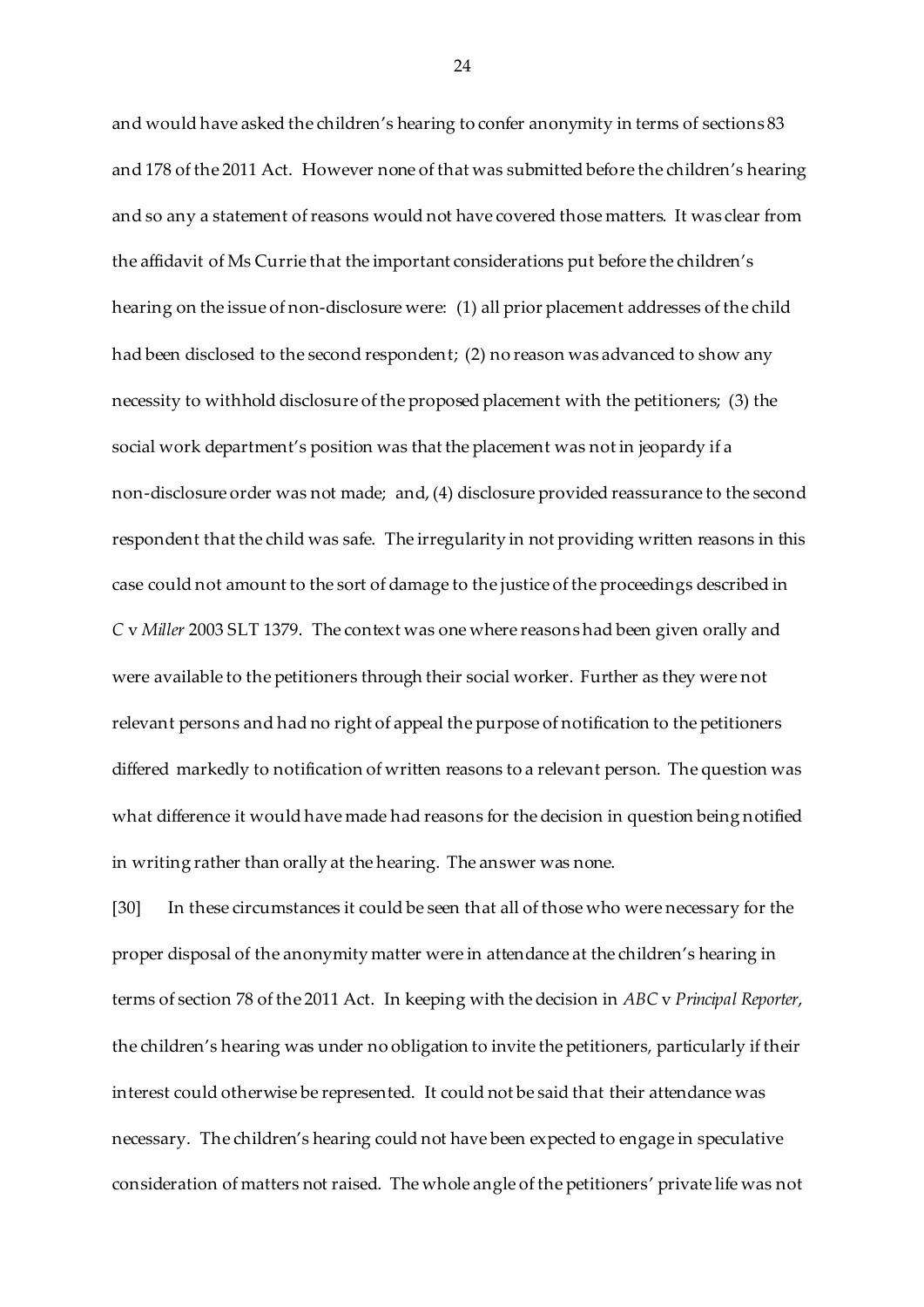before the children's hearing and on that basis it could not be said to be unlawful for them not to attend or to expect reasons about that issue.

#### **Analysis and decision**

[31] The decision of 7 September 2021 can only be understood against the backdrop of the statutory framework within which the children's hearing operates. At all material times IB was looked after by the local authority in terms of a compulsory supervision order. In terms of section 83(1)(b) of the 2011 Act they had the responsibility, as implementation authority, to give effect to all measures of the CSO. The decision that IB live with the petitioners is a measure imposed by the children's hearing pursuant to a variation of the CSO and in terms of section 83(2) of the Act. It is important to acknowledge that a decision to place a child such as IB with named carers does not remove the responsibility on the implementation authority in terms of the legislation. Further, that measure did not remove any of the parental responsibilities and rights held by her mother KB. Those parental responsibilities and rights continued to be suspended to the extent that her child would not be living with her and in relation to contact with her child being indirect, albeit reciprocal. However, in the absence of any specific provision to the contrary, a parent whose child is subject to a CSO will have information about their child including the address at which that child is resident. There are no doubt circumstances in which it may be necessary specifically to prohibit disclosure to a parent or a third party of the address at which a child is residing. The default position, though, is that a parent will know the location of a child not living with them. Any measure that prohibits disclosure to a parent of their child's address requires to be specifically imposed by a measure in terms of section 83(2)(c).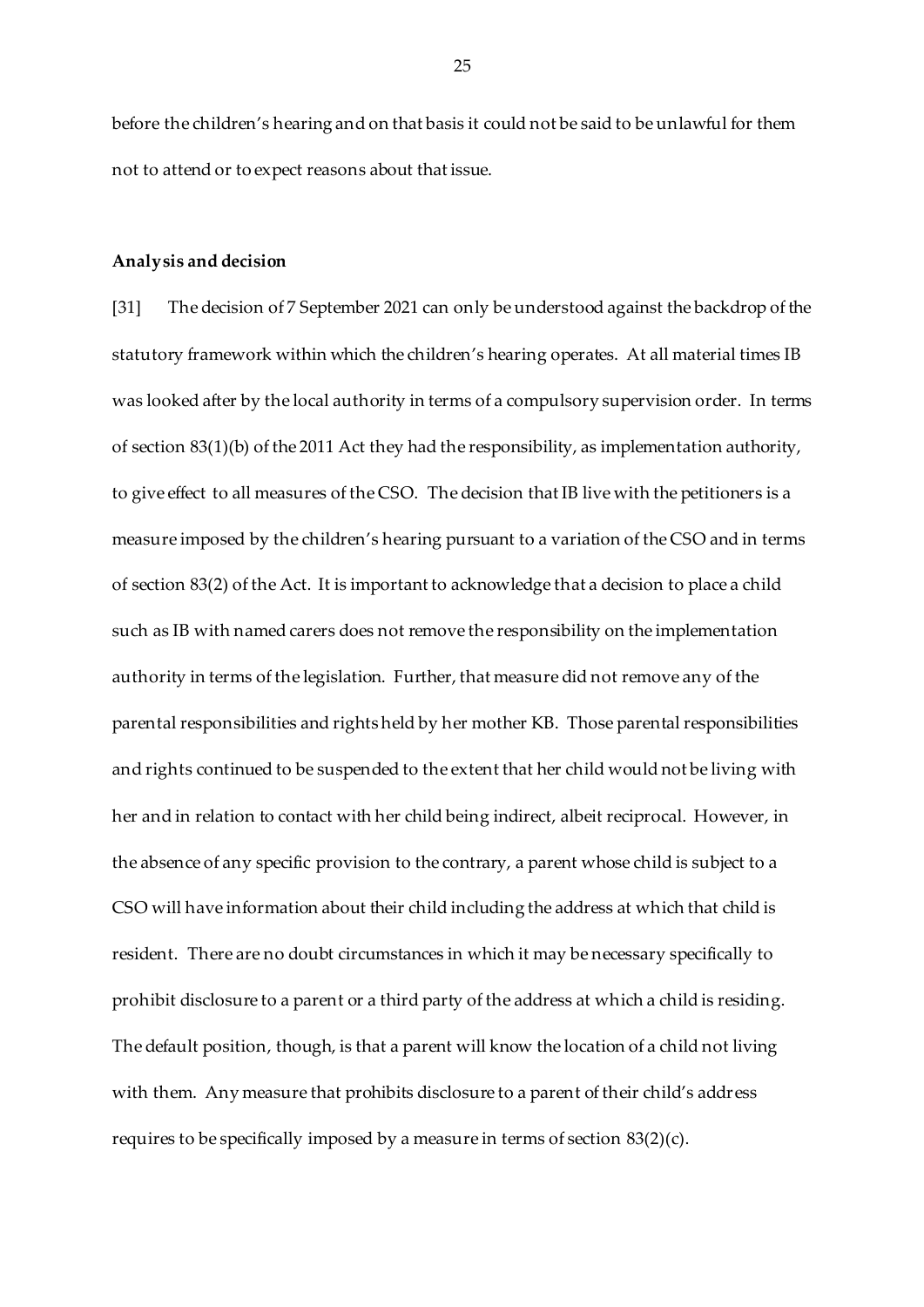[32] Indisputably, the petitioners had no formal place in the children's hearing system as at 7 September 2021. It is not suggested that they could fall within the definition of relevant person as that term is defined in section 200 of the Act. Section 78(1) of the Act lists those who have a right to attend a children's hearing. The child, who is at the centre of the proceedings is the first person so entitled. Parents and others who have had a significant involvement in the child's upbringing will qualify as relevant persons. Representatives of a child or a relevant person are also permitted to attend. The reporter and any safeguarder will also be in attendance. In keeping with the statutory duty imposed on the chairing member of a children's hearing to take all reasonable steps to keep the number of persons present to a minimum (section 78(4)) the situations in which those with no entitlement to attend may be present are closely circumscribed. The petitioners could have expected to have attended the hearing only if - (1) their attendance was considered by the chairing member to be necessary for the proper consideration of the matter before the hearing or (2) they had otherwise been granted permission to attend - section 78(2)(a) and (b). There is no suggestion that the petitioners sought permission to attend the hearing and so only the first category, that of the chairing member considering it necessary, would have been relevant. The first issue for determination is whether it can be concluded that the absence of the petitioners from the hearing in circumstances where one of the issues for discussion was disclosure or not of their names and address to the second respondent can be regarded as unlawful or procedurally improper and so unfair. In terms of Convention rights, it was not disputed ultimately that the petitioners'Article 8 rights to private life were engaged in this case to the extent that their desire to adopt IB was sufficient for that - *Paradiso* v *Italy* (2017) 65 EHRR 2 (at paragraph 163). However, engagement of those Article 8 rights affords those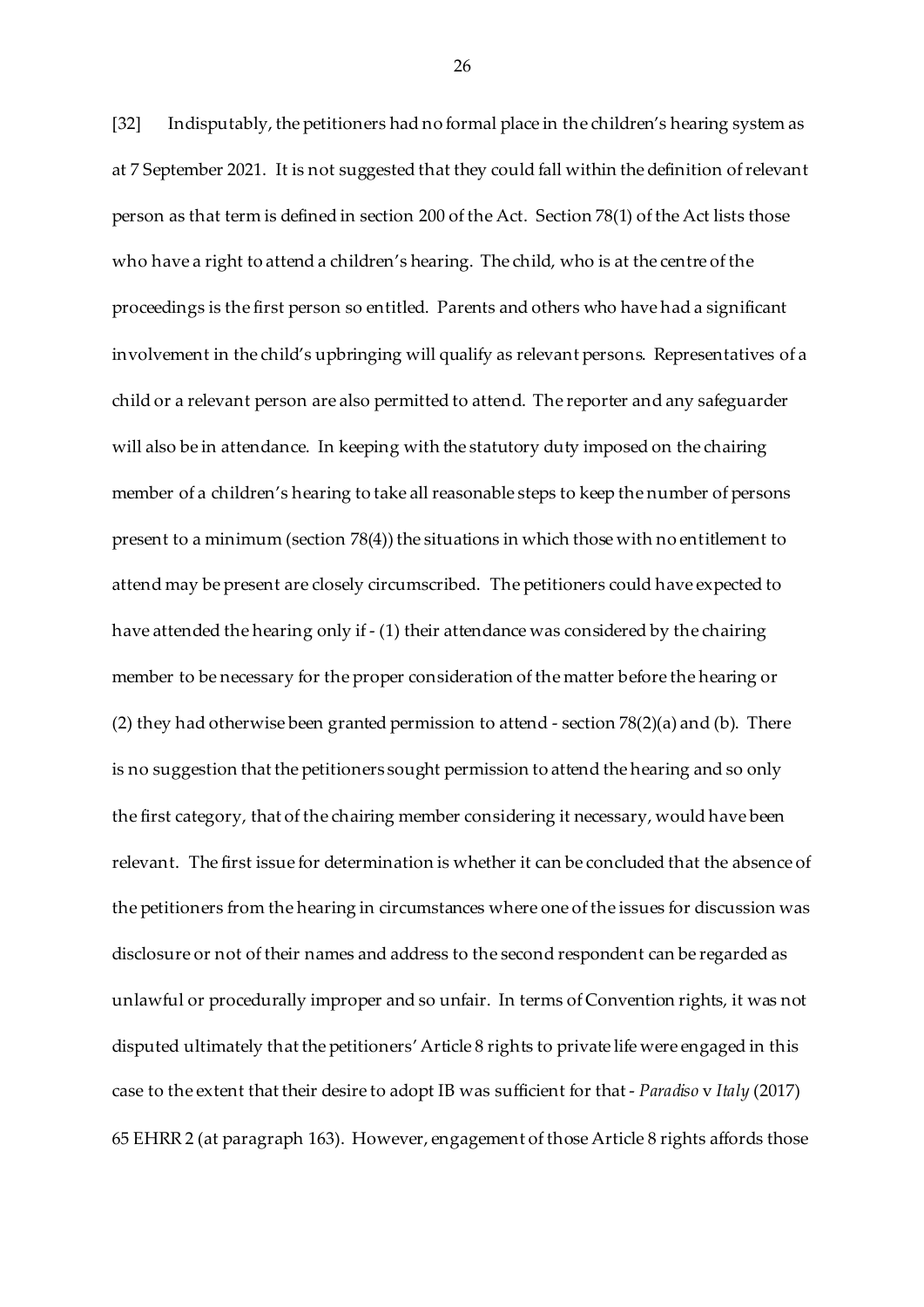such as the petitioners only with a qualified right that must be balanced against competing interests.

[33] I reject the proposition that mere engagement of an Article 8 right bestows on those such as the petitioners an automatic right to attend and participate in the children's hearing. In the course of argument reliance was placed on the decision in *Lazarovia* v *Ukraine* (6878/14) [2018] ECHR 328*.* There the biological aunt of a child was precluded from any involvement in the decision making process about her nephew. The applicant's sister had been unable to look after a previous child who had then been placed permanently with the applicant. As a relative who had met the child and sought to become his carer and legal tutor her Article 8 right of private life was engaged and in the particular circumstances of that case had been breached. Nothing in the decision supports a contention that a particular procedure (such as physical presence at a hearing) must be followed to ensure participation in proceedings of anyone with Article 8 rights. The need to balance competing interests and the margin of appreciation enjoyed by each State is emphasised (at paragraph 62). More importantly, the decision making process must be considered as a whole to see whether any involvement in it provides a sufficient protection of any interests claimed (paragraph 63). [34] Domestic authority is consistent with the approach in *Lazarovia*. It was made clear by the UK Supreme Court in the case of *ABC* v *Principal Reporter* [2020] SC (UKSC) 47 that not every Article 8 interest carries with it full rights of participation in the children's hearing system. That is why the context of this decision being one taken within the statutory scheme is so important. The petitioners' role in the child's life was a prospective one and not one that existed at the time decisions were being made about who should attend the hearing. Standing the central role of the implementation authority in placing the child pursuant to the measure being sought, it was both legitimate and appropriate in principle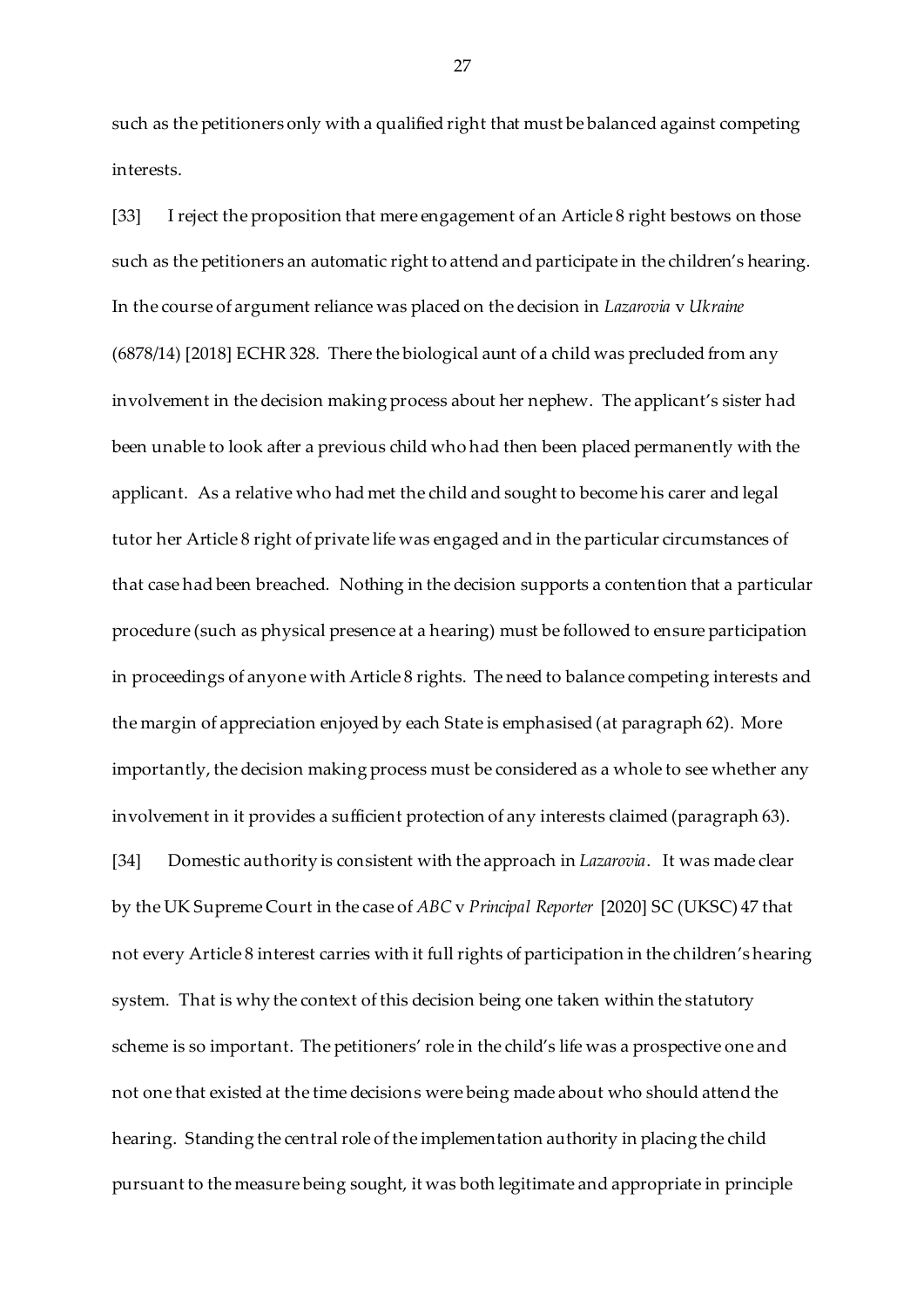for any views of the petitioners in respect of disclosure of their address to be conveyed to the children's hearing through the implementation authority as represented by the social worker at the children's hearing. Had the petitioners wished to frame an argument restricted to their own rights, as opposed to the interests of the child, section 78(2)(b) was available as a vehicle for them to request that they attend. While the chairing member would still have had a discretion to refuse their attendance, it would have been a route by which they might have flagged up that an issue of **their** rights, as opposed to the child's interests, was to be articulated. No such application was made. The petitioners contend that as the non-disclosure or otherwise of their names and address was the only controversial decision for the hearing and one that would interfere with their rights the chairing member should have understood that it was necessary for them to attend. However, the central purpose of the hearing was to consider the continuation and variation of the CSO and in particular to consider moving IB to live with the petitioners and regulate the question of contact between her and her mother. The decision of the hearing is produced at number 7/2 of process. It records the decisions on those matters with detailed reasons. It narrates that there was full discussion in relation to the recommendation of the local authority plan. The decision and reasons contains a summary of the welfare considerations behind the decision to move the child to live with the petitioners. It records also that there was considerable discussion around contact between IB and the second respondent. The decision was that there would be a benefit to the child in maintaining indirect contact with her mother. Accordingly, the implementation authority's proposal that the petitioners' name and address be withheld from the issued decision and so from IB was not the only matter that the chairing member required to consider in terms of the necessity or otherwise of the petitioners' attendance. Nonetheless, the issue of whether to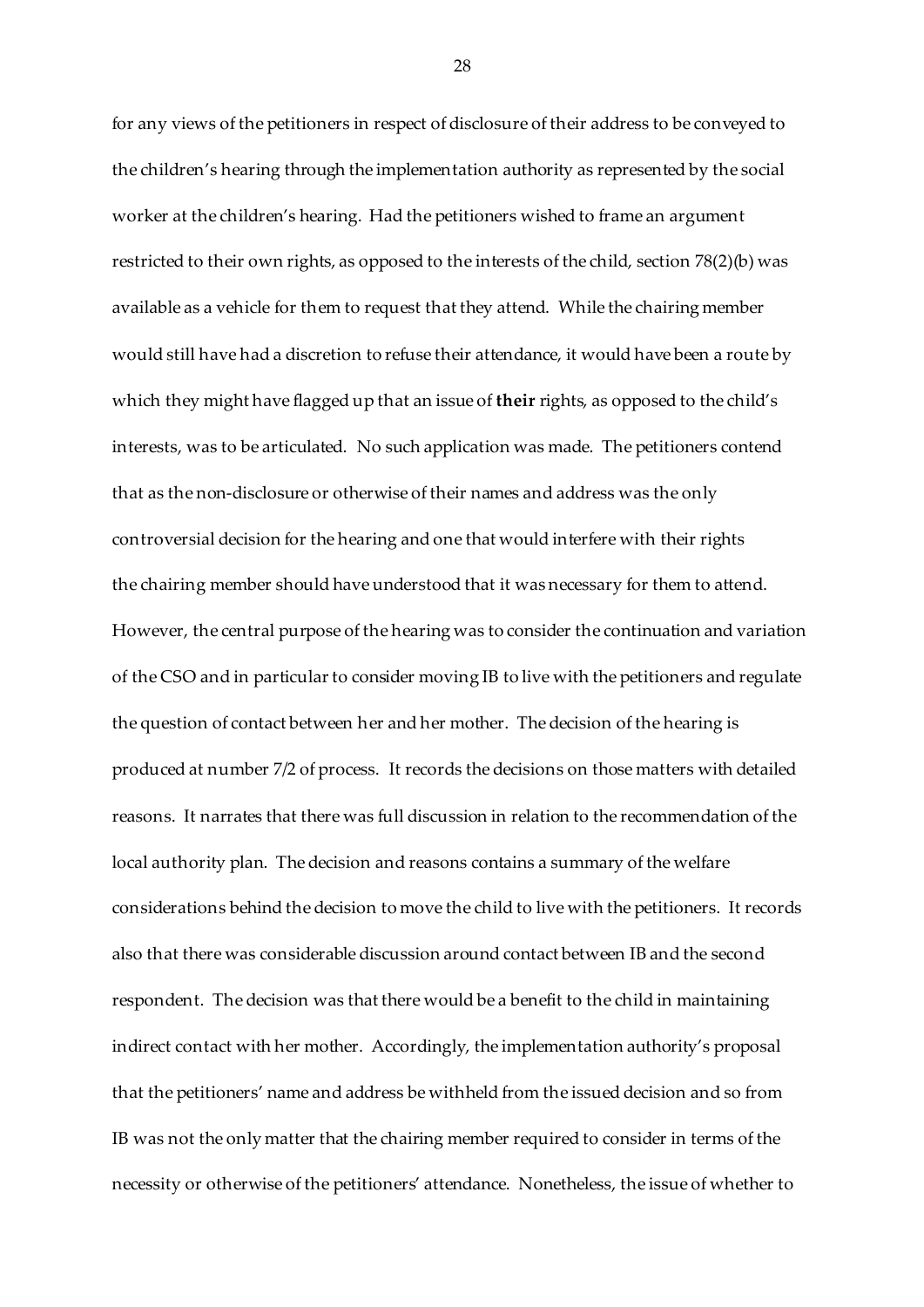impose a measure of non-disclosure in terms of section 83(2)(c) of the 2011 Act was one about which there was no consensus and on which the hearing had to decide. The core issue on this first challenge is whether or not, in the particular circumstances of this case, it was sufficient for the petitioners' position on non-disclosure to be put by the social worker or whether the test of necessity for their attendance was met such that the panel chair could not lawfully exercise discretion other than to have them present.

[35] This leads to the issue of the basis for departure from the default position of disclosure and what was said about it at the hearing. Ms McAvoy the social worker representing to the hearing that a measure of non-disclosure should be made has sworn on affidavit for these proceedings (number 6/4 of process). At the time of the hearing she was a social worker of some 12 years' experience. She explains at paragraph 4 of her affidavit that she made various recommendations to the panel members of the hearing in relation to changing the child's residence and approving the plan for the child to be adopted. Ms McAvoy states in terms that she raised with the panel members that the implementation authority was seeking to have the petitioners' names and address withheld from the natural mother KB. During the discussion about that issue that took place the panel chair had indicated that there was no evidence that KB had jeopardised IB's current placement and that there did not appear to be any significant risk of harm to the child to justify a measure of non-disclosure. It is clear that the contrary position was put by the social worker namely that the second respondent's future responses could not be predicted. This illustrates that, quite properly, the social worker framed her request for non-disclosure of the petitioners' names and address primarily as a child centred issue. Mention was made of the child's right to private and family life. There was some discussion about the appropriate test to be met before non-disclosure could be ordered. The broad narrative of what occurred is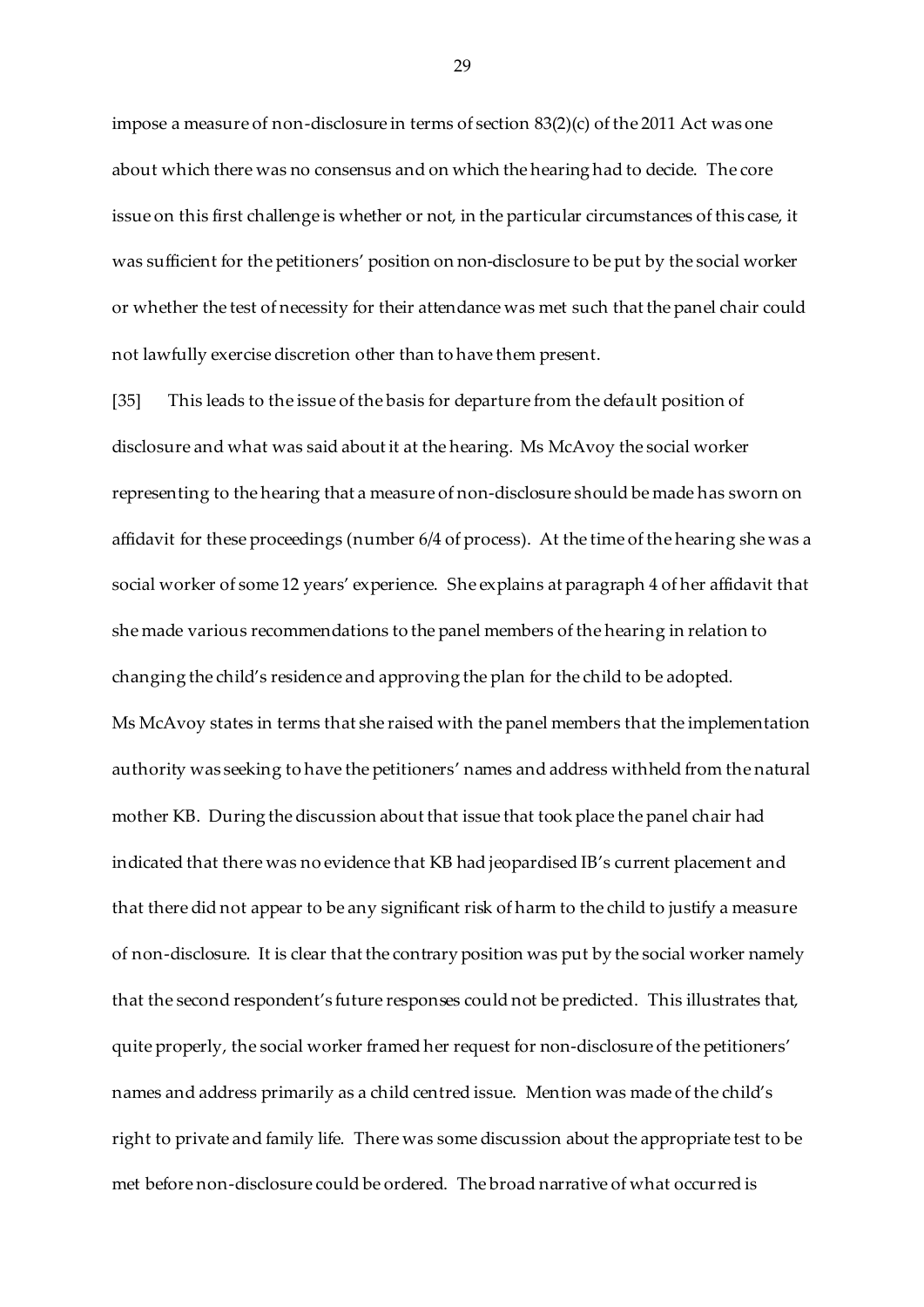confirmed by the affidavits of the reporter and the mother's solicitor. The decision not to make a prohibition on disclosure of the petitioners' names and address was made and reasons given orally by the panel chair. The affidavits illustrate that the welfare of the child was paramount in this decision-making process. That was consistent with the overarching obligation on the hearing in terms of section 25 of the 2011 Act.

[36] There does seem to have been to some discussion about whether the test of significant harm was relevant to disclosure of this kind of information. I reject the contention made on behalf of the petitioners that section 178 should be restricted to documentary material containing evidence adverse to a party such as the second respondent. It seems clear to me that names and addresses of those with whom a child is to live constitute information that can be withheld if its disclosure would be likely to cause significant harm to the child. In this respect there is a clear relationship between sections 83(2)(c) and section 178. The imposition of a measure of non-disclosure in this case would have amounted to a variation of the existing CSO. That could only be done if the measure was necessary for the protection, guidance, treatment or control of the child section 138(4). As a generality it would be difficult to satisfy the necessity test unless there was some risk to the child absent the imposition of the measure. Such an approach is consistent with the default position being that information about where and with whom the child is placed is not withheld. To that extent I disagree with the decision of the sheriff in *CA* v *Children's Reporter* 2020 Fam LR 50. The sheriff in that case was dealing with a situation where the prospective adopters were relevant persons and so were able to appeal decisions of the children's hearing. She appeared to accept the submission that "no test at all" was specified in relation to section 83(2)(c). While Professor Norrie's textbook The Law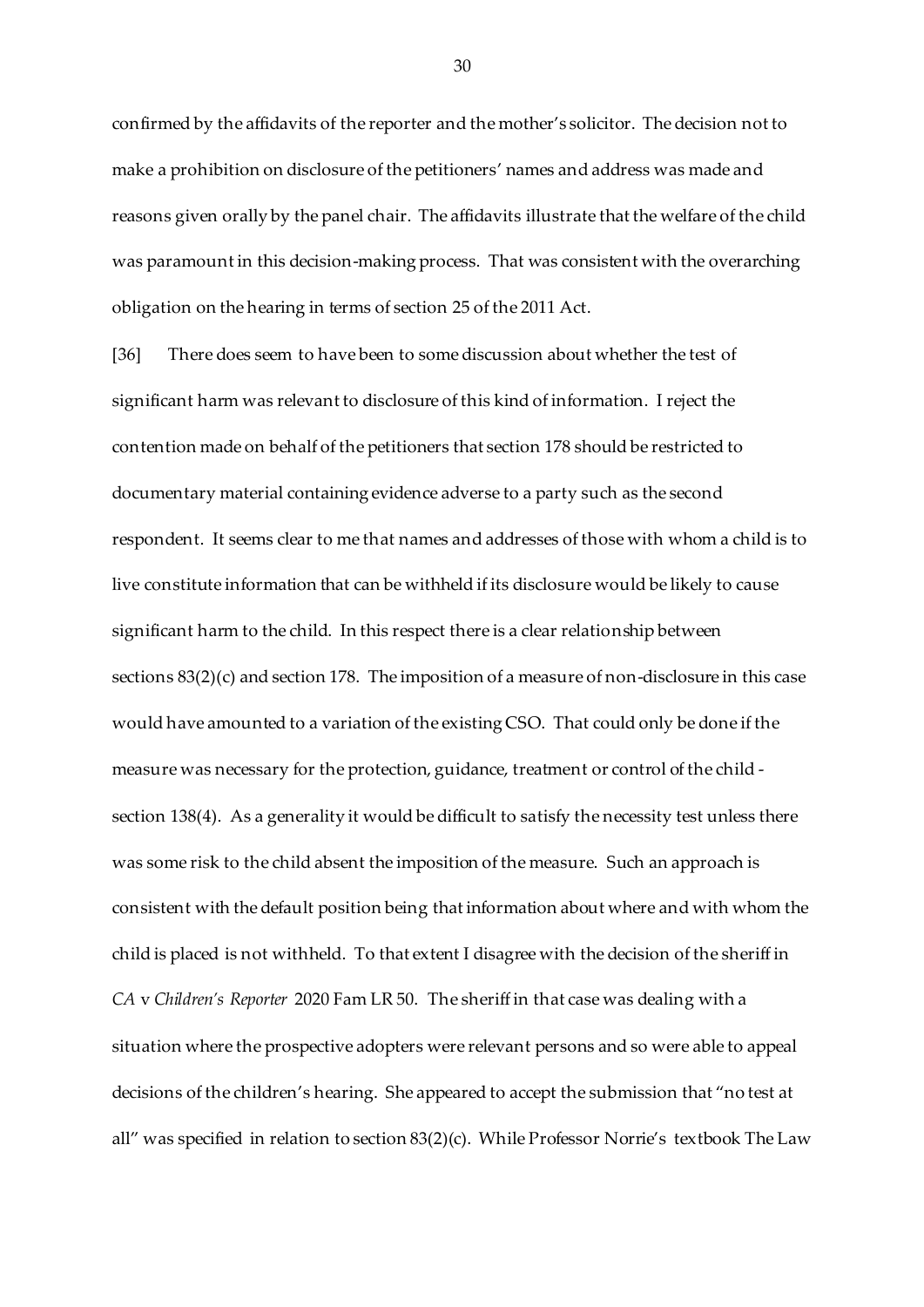Relating to *Parent and Child* (3rd Edition) was prayed in aid in support of that submission, what the learned author states (at paragraph 11-05) is:

"The statute gives no indication as to when it would be appropriate for the children's hearing to exercise the power to prohibit disclosure of the child's place of residence, and there is nothing to prevent them from doing so for the benefit of someone other than the child, such as foster carers, kinship carers or prospective adopters with whom the child has been placed. The prohibition will, however, normally be considered appropriate when contact between the child and another person is likely to be harmful to the child and when it is believed that there is a risk that the other person will attempt to make contact."

I accept that the *circumstances* in which a children's hearing may prohibit disclosure of the child's place of residence are not limited by statute and that it would be competent for those such as the petitioners to ask the hearing (whether in person or through the implementation authority) to impose such a measure for their benefit. However, where the children's hearing is asked to make a non-disclosure order in the context of varying the CSO measures it will require to have several statutory provisions in mind. These include whether the proposed variation is necessary for the protection or guidance of the child (section 138(4)), whether granting or refusing to prohibit the disclosure of information will risk significant harm to the child (section 178) and whether it would be better for the child that the measure be imposed than not (section 28) with all of that being considered against the overarching consideration of the child's welfare being paramount (section 25). Once that is understood, it cannot be regarded as wrong to consider an issue of non-disclosure with reference to concepts of harm and risk, consistent with the suggestion made by Professor Norrie. [37] It seems to me that what the children's hearing was asked to do in this case was consider a prohibition on disclosure of the child's residence, and so the identity of the petitioners, taking into account all relevant considerations. No suggestion was made to the hearing that the petitioners wished non-disclosure for their own benefit and so the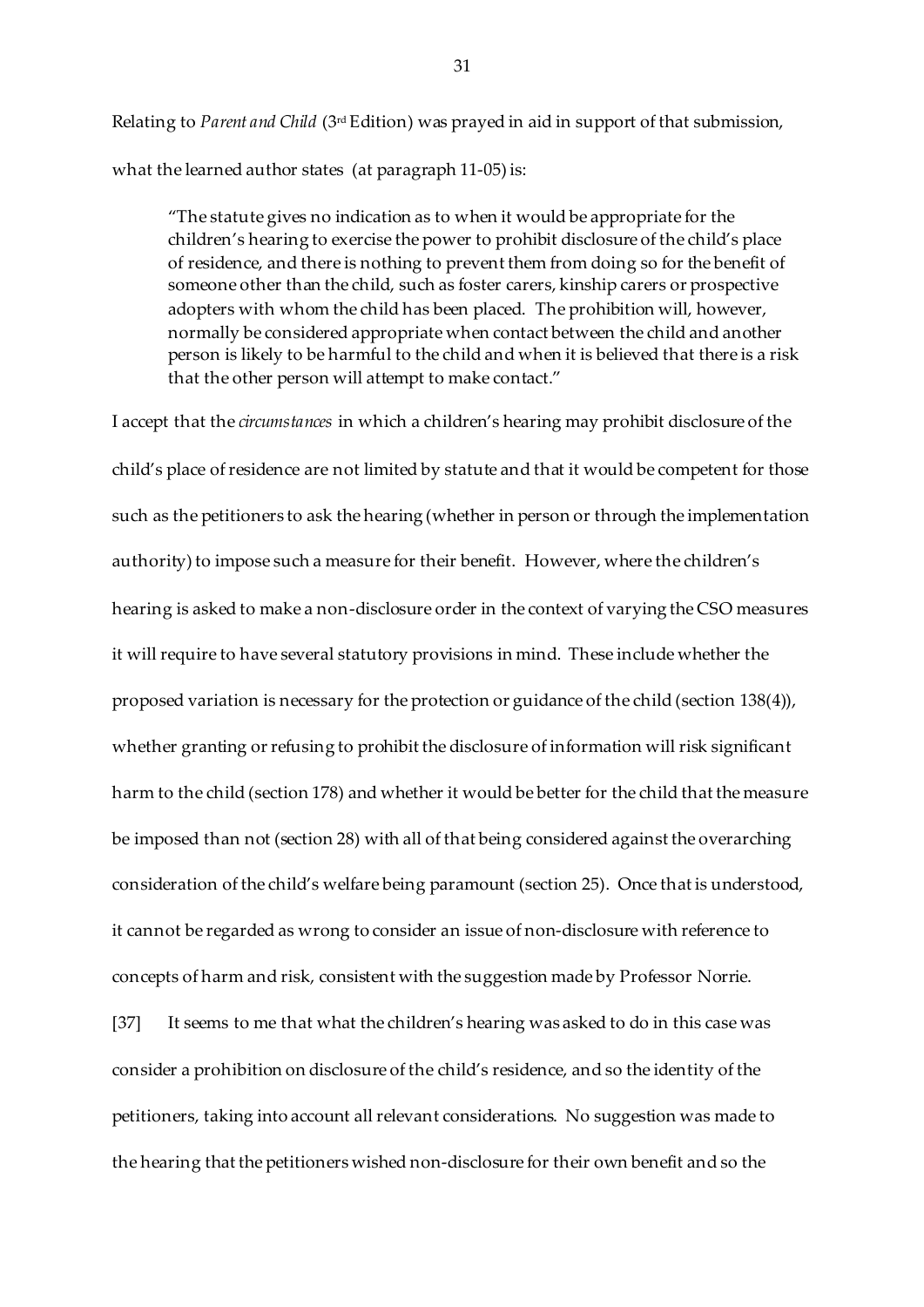discussion centred only on whether it would be harmful to IB were the names and address to be disclosed. It was implicit in the discussion that it would be harmful to the child and her placement if the mother tried to disrupt that by seeking her out contrary to the provision that there be only indirect contact. The considerations that the hearing required to take into account included all of the known information about KB, the fact that she had not disrupted any previous placement or tried to contact the child and balance that against the speculative risk that she might behave differently in future as advanced by the social worker. In these circumstances there is nothing reviewable about the discussion that appears to have taken place at the hearing in relation to the applicable test. The petitioners' position was conveyed clearly to the hearing by the social worker. The difficulty with the petitioners' first challenge is its suggestion that the chairing member ought to have considered it necessary to hear from them about their Article 8 rights when none of the information before the children's hearing indicated that those rights were at issue. I conclude that there is nothing in the material to support the suggestion that it was irregular, unlawful or wrong for the chairing member not to defer consideration of the matter of non-disclosure of the address to a separate reconvened hearing. As Mr Moynihan pointed out, there would have been practical difficulties in such an approach.

[38] Turning to the failure to provide written reasons for the decision, it seems to me that the failure to record the decision and reasons on the non-disclosure measure was a procedural irregularity. The critical issue, however is whether the procedural irregularity has been "damaging to the justice of the proceedings" - *C* v *Miller* 2003 SLT 1379 at 1395. There is a relationship between this issue and the whole question of the petitioners' lack of any formal role in the children's hearing proceedings. Their position in so far as relevant was represented through the social worker as the implementation authority was an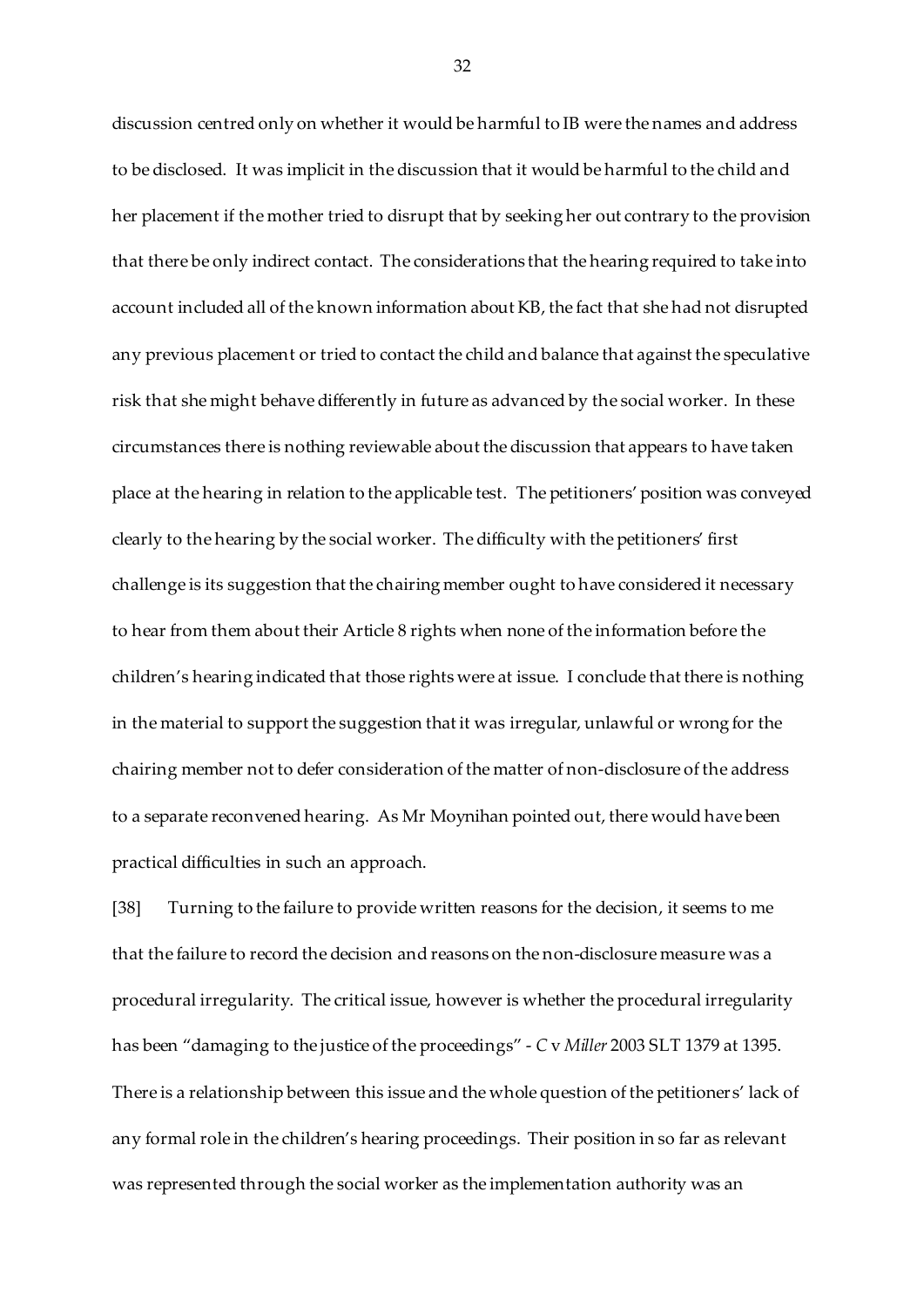interested party in the proceedings. The issues in terms of this challenge are whether (1) intelligible reasons given for the hearing's decision on non-disclosure were given and (2) the failure to produce reasons in writing materially prejudiced the petitioners such that the justice of the proceedings has been compromised.

[39] On the first issue, the four affidavits produced illustrate that the issue of non-disclosure raised by the implementation authority was addressed by the children's hearing and that reasons for their refusal to vary the CSO by imposing a measure of non-disclosure were given. The matter is summarised by the reporter in her affidavit in the following way:

"When the three panel members were giving their decision to vary the CSO, each stated that they were not including the non-disclosure order and gave reasons for this. The oral reasons they gave were not extensive reasons as they had already had that discussion during the hearing, but each reiterated that they did not think there was anything to suggest that the mother would behave in any way that was detrimental to the child, based on her previous behaviour. Those oral reasons were given in the presence of [the social worker]."

[40] I have already emphasised that the task in which the children's hearing was engaged on 7 September 2021 was primarily to make important decisions about moving the child IB to the home of a couple who had been matched as possible adopters for her but whom she had not yet met. All those involved were aware that this was a major step and was intended to lead in future to adoption of the child by the petitioners. Future indirect contact between IB and her mother was another focal point. Against that background and standing the need to justify non-disclosure as a departure from the default position, the oral reasons given appear to have dealt with the sole issue raised which was the notion of any harm or detriment to the child if the second respondent came to know of her new address.

[41] Turning to the question of whether the failure to provide those reasons in writing was material such that the justice of the proceedings was compromised, I conclude that it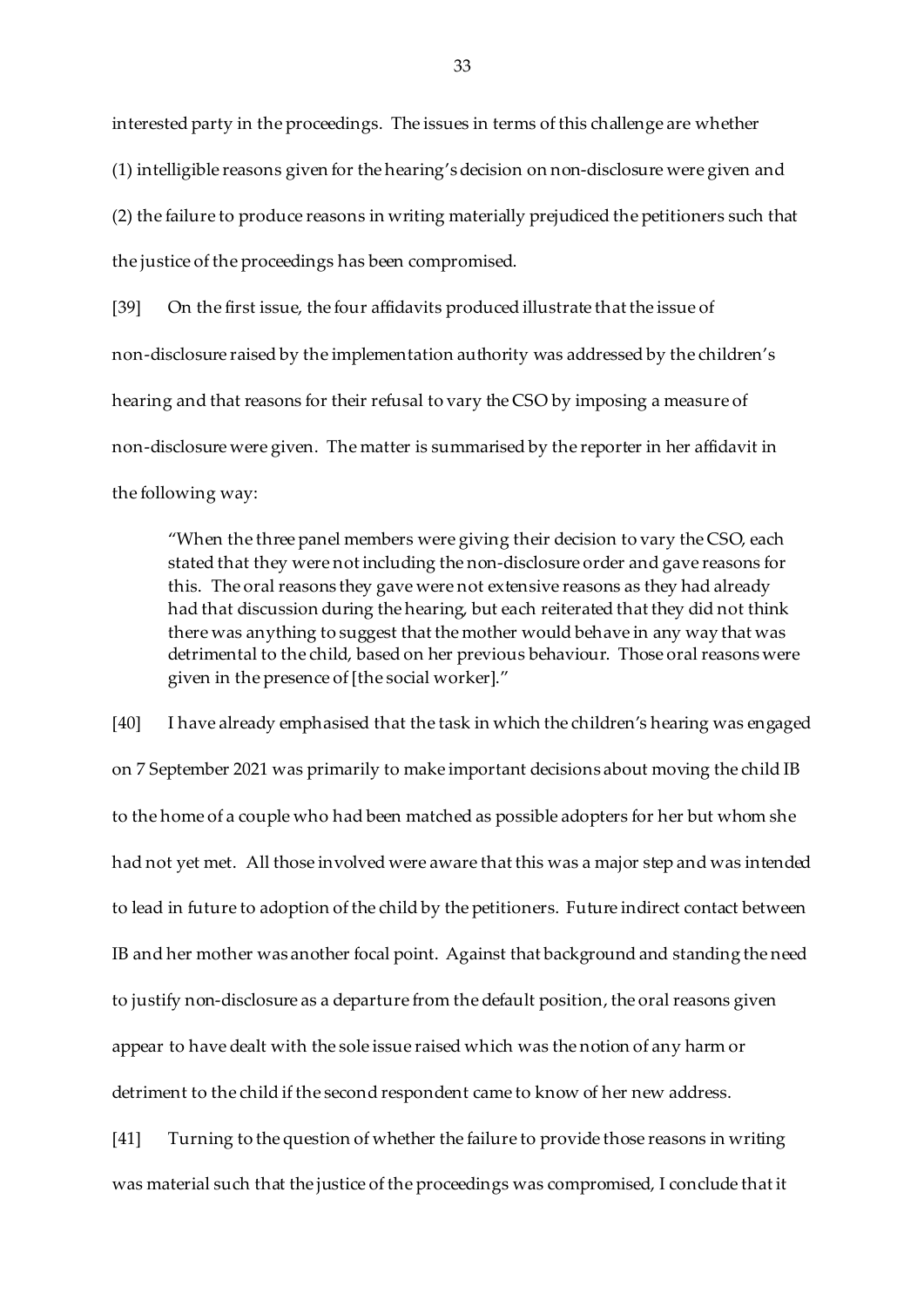would have made no difference were the decisions to have been given in writing. As counsel for the second respondent pointed out, the petitioners were not parties to the proceedings and had no right to appeal the decision. Their only recourse would be to raise the present petition which is what they did on being informed of the hearings decision and reasons through the social worker who was present. The critical point in balancing the various interests was that this was not a case where those who had put themselves forward to care for the child had indicated that they were only willing to do so if their anonymity could be guaranteed in terms of non-disclosure of their names and address. That question was specifically asked and answered in the course of the hearing. In the absence of written reasons the petitioners were left in the same situation as they would have been had written reasons been given. The justice of the proceedings was not compromised. In these circumstances the second challenge also fails.

[42] Finally, I deal with the suggestion that a perceived conflict exists between the 2009 Adoption Rules and the decision under challenge. While the petitioners are able to secure anonymity in the adoption proceedings, neither they, nor anyone else involved in the children's hearing has an absolute right to anonymity there. The reasons for that are not difficult to understand. The 2011 Act operates where there will invariably be at least one individual with parental rights and responsibilities for a child, the operation of which is suspended by the intervention of the state. It is important that while those proceedings are ongoing, interference with the parent's rights is kept to a minimum, something that is reinforced by section 28. As indicated, the default position is that a parent who has not had their parental responsibilities and rights removed by lawful process will know where and with whom their child lives. Any concern about that information being publicly available is met by section 182 of the 2011 Act which prohibits the publication of any information about